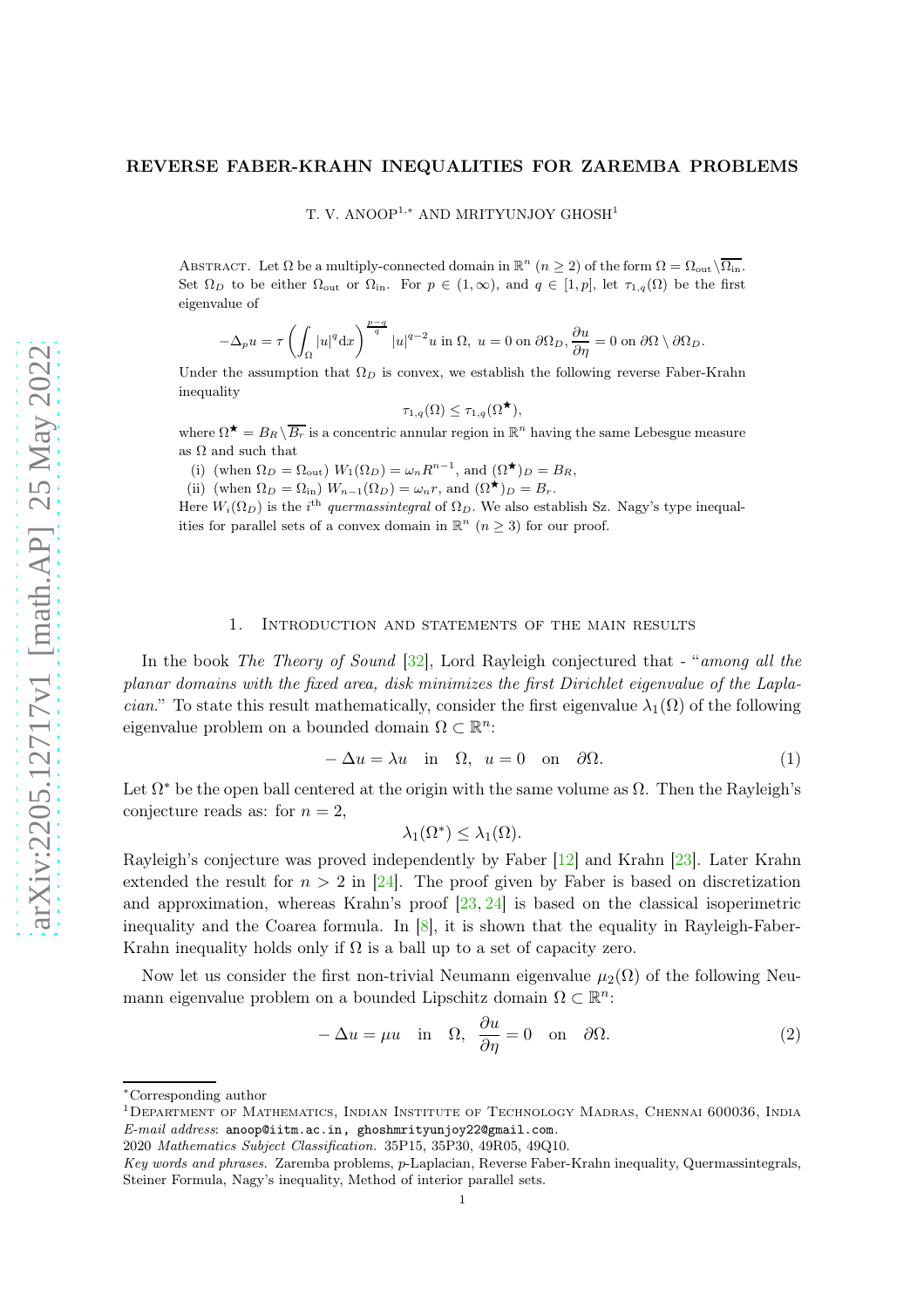<span id="page-1-4"></span>where  $\eta$  is the unit outward normal to  $\partial\Omega$ . For  $n = 2$ , Kornhauser and Stakgold [\[22\]](#page-15-4) have shown that

<span id="page-1-0"></span>
$$
\mu_2(\Omega) \le \mu_2(\Omega^*),\tag{3}
$$

provided  $\Omega$  is obtained by a small area-preserving perturbation of a disk. Further, they have established that a maximizing domain (if exists) for  $\mu_2$ , in the class of simply-connected planar domains with the fixed area, must be a disk. Later, Szegö [\[36\]](#page-16-1) proved [\(3\)](#page-1-0) for a simplyconnected planar domain  $\Omega$  which is bounded by an analytic curve. In 1956, Weinberger [\[37\]](#page-16-2) extended [\(3\)](#page-1-0) for general bounded Lipschitz domain in  $\mathbb{R}^n$  without the simply connectedness assumption. The inequality [\(3\)](#page-1-0) is known as the Szegö-Weinberger inequality in the literature. The equality in Szegö-Weinberger inequality holds if and only if  $\Omega$  is a ball up to a set of Lebesgue measure zero; see, for instance, [\[17,](#page-15-5) Theorem 7.1.1].

For  $1 < p < \infty$ , we study the similar inequalities for the first eigenvalue of the Zaremba problems (mixed boundary conditions) for the p-Laplace operator  $\Delta_p$ , defined by  $\Delta_p u$  :=  $div(|\nabla u|^{p-2}\nabla u)$ , on multiply-connected domains. More precisely, we consider domains of the following form:

<span id="page-1-2"></span>
$$
\begin{cases} \Omega = \Omega_{\text{out}} \setminus \overline{\Omega_{\text{in}}}, \ \Omega \text{ is Lipschitz} \\ \text{and } \Omega_{\text{out}}, \Omega_{\text{in}} \text{ are open sets in } \mathbb{R}^n \ \text{ such that } \overline{\Omega_{\text{in}}} \subset \Omega_{\text{out}}. \end{cases} \tag{4}
$$

Let  $\Omega_D$  be either  $\Omega_{\text{out}}$  or  $\Omega_{\text{in}}$  and  $\Gamma_D := \partial \Omega_D$ . Now for  $1 \le q \le p$ , consider the following Zaremba eigenvalue problem for the *p*-Laplacian on  $\Omega$ :

$$
-\Delta_p u = \tau \left( \int_{\Omega} |u|^q dx \right)^{\frac{p-q}{q}} |u|^{q-2} u \quad \text{in} \quad \Omega,
$$
  
\n
$$
u = 0 \qquad \text{on} \quad \Gamma_D,
$$
  
\n
$$
\frac{\partial u}{\partial \eta} = 0 \qquad \text{on} \quad \partial \Omega \setminus \Gamma_D,
$$
  
\n(P)

where  $\tau \in \mathbb{R}$  and  $\eta$  is the unit outward normal to the boundary of  $\Omega$ . For  $q = p$ , [\(P\)](#page-1-1) coincides with the eigenvalue problem for the  $p$ -Laplace operator. Indeed,  $(P)$  admits a least positive eigenvalue  $\tau_{1,q}(\Omega)$  (see Proposition [2.1\)](#page-5-0) and it has the following variational characterization:

<span id="page-1-3"></span><span id="page-1-1"></span>
$$
\tau_{1,q}(\Omega) = \inf \left\{ \mathcal{R}_q(u) : u \in W_{\Gamma_D}^{1,p}(\Omega) \setminus \{0\} \right\},\tag{5}
$$

where  $\mathcal{R}_q(u) := \frac{\int_{\Omega} |\nabla u|^p \mathrm{d}x}{\int_{\Omega} |u| \, dx}$  $\frac{\int_{\Omega} |\nabla u|^p dx}{\left(\int_{\Omega} |u|^q dx\right)^{\frac{p}{q}}}$  and  $W_{\Gamma_D}^{1,p}$  $\Gamma_D^{1,p}(\Omega)$  is the space of all functions in  $W^{1,p}(\Omega)$  that vanishes on  $\Gamma_D$ . In fact,  $\frac{1}{\tau_{1,q}(\Omega)}$  is the best constant of the Sobolev embedding  $W_{\Gamma_D}^{1,p}$  $L^{1,p}(\Omega) \hookrightarrow L^{q}(\Omega)$ , for  $q \in [1, p].$ 

The shape optimization problems of such nonlinear eigenvalue are considered by Bucur and Giacomini [\[5\]](#page-14-0) for the first Robin eigenvalue of the Laplacian. They have established a family of Faber-Krahn type inequalities (for  $1 \leq q \leq \frac{2n}{n-1}$  $\frac{2n}{n-2}$ ) for the first eigenvalue of the Robin Laplacian. In [\[3\]](#page-14-1), Bobkov and Kolonitskii studied a monotonicity result (with respect to domain perturbation) for the first Dirichlet eigenvalue of the p-Laplacian with suitable nonlinearity; see [\[2,](#page-14-2)[7\]](#page-15-6) also for a similar result when  $q = p$ . The symmetries of the minimizers of  $\mathcal{R}_q$  subject to different boundary conditions can be found in [\[19,](#page-15-7) [27,](#page-15-8) [28\]](#page-16-3). We also refer to the monographs [\[16,](#page-15-9) [17\]](#page-15-5) for further readings in this direction.

In this article, we consider the following two cases:

- (i) *Outer Dirichlet problem*:  $\Omega_D = \Omega_{\text{out}}$ .
- (ii) *Inner Dirichlet problem*:  $\Omega_D = \Omega_{\text{in}}$ .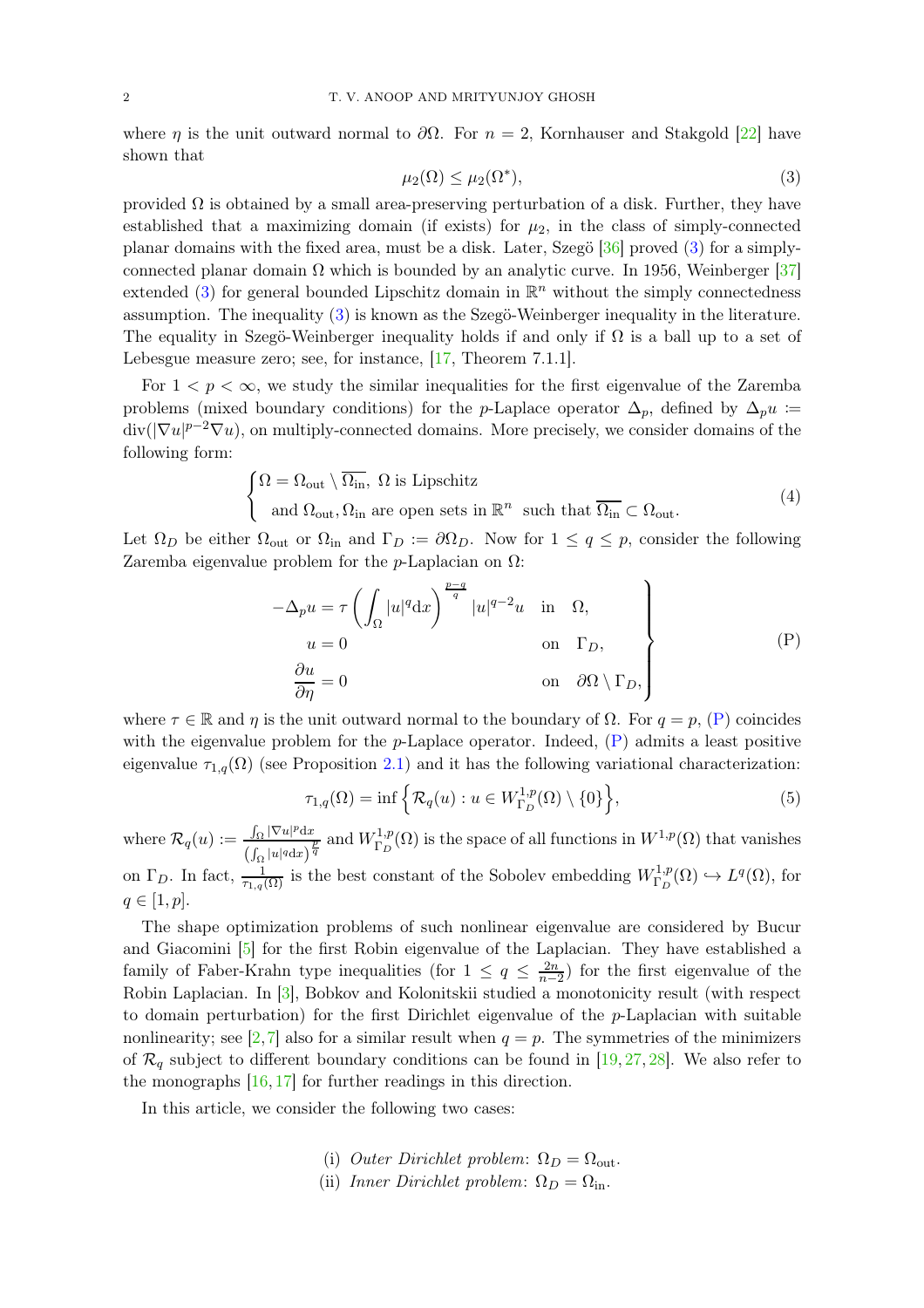<span id="page-2-6"></span>For a Lebesgue measurable set A in  $\mathbb{R}^n$ , |A| denotes the Lebesgue measure of A and  $P(A)$ denotes the perimeter  $((n-1)$ -dimensional Hausdorff measure of  $\partial A$ ) of A. For  $a > 0$ ,  $B_a$ denotes the open ball of radius a centered at the origin. For each of the outer and inner Dirichlet problems, we choose  $0 < r < R$  (whence two concentric annular regions) as follows:

<span id="page-2-4"></span>(A1) *For outer Dirichlet problem*:

$$
A_O(\Omega) = B_R \setminus B_r
$$
 such that  $|\Omega| = |A_O(\Omega)|$  and  $P(\Omega_D) = P(B_R)$ ,

<span id="page-2-5"></span>(A2) *For inner Dirichlet problem*:

$$
A_I(\Omega) = B_R \setminus \overline{B_r}
$$
 such that  $|\Omega| = |A_I(\Omega)|$  and  $P(\Omega_D) = P(B_r)$ .

1.1 Outer Dirichlet problem  $(\Omega_D = \Omega_{\text{out}})$ . In [\[30\]](#page-16-4), for  $n = 2$ ,  $p = q = 2$ , Payne and Weinberger established that

<span id="page-2-0"></span>
$$
\tau_{1,2}(\Omega) \le \tau_{1,2}(A_O(\Omega)).\tag{6}
$$

In particular, by setting  $\Omega_{\text{in}} = \emptyset$ , it is easy to see that over the class of domains with fixed area and perimeter,  $\lambda_1(\Omega)$  (first Dirichlet eigenvalue) is bounded above by  $\tau_{1,2}(A_O(\Omega))$ . This result sharpens the various upper bounds for  $\lambda_1(\Omega)$  obtained earlier in [\[26,](#page-15-10) [31\]](#page-16-5). In [\[18\]](#page-15-11), Hersch provided a different proof of [\(6\)](#page-2-0). Both Hersch and Payne-Weinberger used Sz. Nagy's inequality [\[35\]](#page-16-6) for inner parallels sets. Now we recall the inner parallel set of a domain and the Sz. Nagy's inequality for the inner parallel set. For a non-empty set  $A \subset \mathbb{R}^n$ , we define  $d(x, A) = \inf \{d(x, y) : y \in A\}$ , where d is the euclidean distance function.

*1.1.1 Inner parallel set:* Let  $\Omega \subset \mathbb{R}^n$  be a bounded domain and  $\Gamma \subset \partial \Omega$ . For  $\delta > 0$ , consider the set

$$
\Omega_{-\delta} := \{ x \in \Omega : d(x, \Gamma) \ge \delta \}.
$$

The set  $\partial\Omega_{-\delta}$  is known as the *inner parallel set* with respect to  $\Gamma$  at a distance  $\delta$ . For  $n=2$ ,  $Ω$  simply connected and  $Γ = ∂Ω$ , Sz. Nagy [\[35\]](#page-16-6) proved that

$$
P(\Omega_{-\delta}) \le P(\Omega) - 2\pi\delta, \quad \forall \delta > 0.
$$

For  $\Omega$ , we define  $\Omega^{\#}$  in the following way:

<span id="page-2-2"></span> $\Omega^{\#}$  is the open ball centered at the origin such that  $P(\Omega^{\#}) = P(\Omega)$ . (7)

For  $n=2$ , it is easy to observe that  $P(\Omega_{-\delta}^{\#}) = P(\Omega) - 2\pi\delta$  and hence Sz. Nagy's inequality can be restated as

<span id="page-2-1"></span>
$$
P(\Omega_{-\delta}) \le P(\Omega_{-\delta}^{\#}).\tag{8}
$$

In [\[1\]](#page-14-3), for  $n \geq 3$  and  $\Omega$  as given in [\(4\)](#page-1-2), Anoop and Ashok observed that the equation [\(8\)](#page-2-1) holds for  $\Gamma = \Gamma_D$  when  $\Omega_D$  is a ball in  $\mathbb{R}^n$ . Using [\(8\)](#page-2-1), for  $q = p$ , they extended reverse Faber-Krahn inequality [\(6\)](#page-2-0) for the first eigenvalue  $\tau_{1,q}(\Omega)$  of [\(P\)](#page-1-1) to higher dimensions under the assumption that  $\Omega_D$  is a ball; cf [\[1,](#page-14-3) Theorem 1.1]. They named [\(6\)](#page-2-0) as the *reverse Faber*-*Krahn inequality.* In [\[29\]](#page-16-7), the authors recently extended this result (for  $q = p$ ) for  $\Omega$  with  $\Omega_D$  as a convex domain. Their proof is based on constructing a web function using the first eigenfunction of [\(P\)](#page-1-1) on  $A_O(\Omega)$ . In this article, we establish this result for  $\tau_{1,q}$  using a different method explicitly based on the Sz. Nagy's type inequality for inner parallel sets in higher dimensions. Furthermore, we prove that the concentric annulus is the unique maximizer (up to a set of capacity zero) for  $\tau_{1,q}$  in the class of admissible domains. First, we establish [\(8\)](#page-2-1) for convex domains in higher dimensions using the Alexandrov-Fenchel inequality (Section [3\)](#page-6-0).

<span id="page-2-3"></span>**Proposition 1.1.** Let  $\Omega \subset \mathbb{R}^n$  be a bounded, convex domain and  $r_{\Omega}$  be the inradius of  $\Omega$ . Let  $\Omega^{\#}$  be as defined in [\(7\)](#page-2-2). Then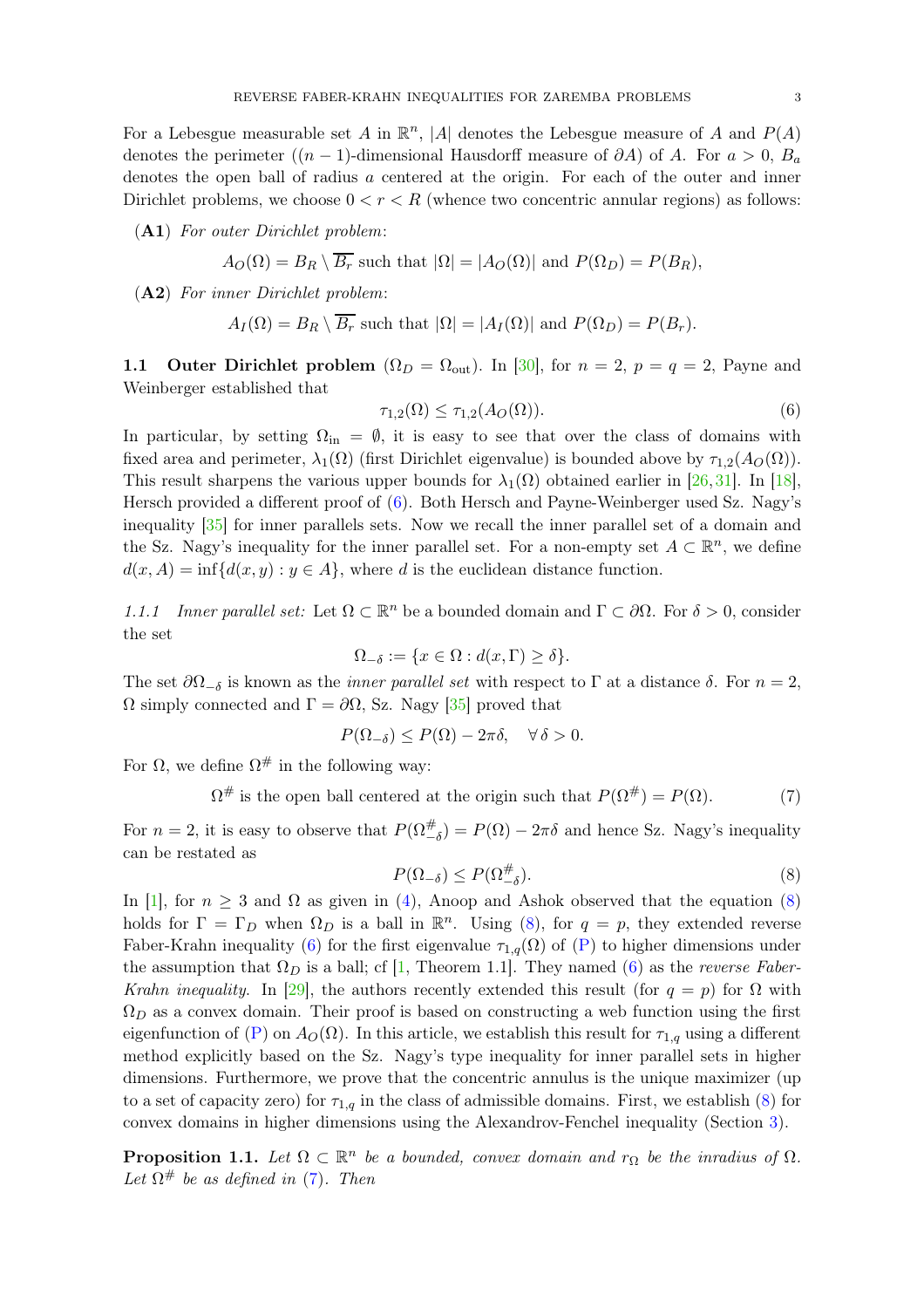<span id="page-3-6"></span>(*i*)  $P(\Omega_{-\delta}) \leq P(\Omega_{-\delta}^{\#})$ , *for all*  $\delta \in (0, r_{\Omega})$ ,

*(ii) the equality holds in the above inequality for some*  $\delta$  *if and only if*  $\Omega$  *is a ball.* 

Next, as an application of Proposition [1.1,](#page-2-3) we extend [\(6\)](#page-2-0) for the nonlinear eigenvalues  $\tau_{1,q}(\Omega)$  of [\(P\)](#page-1-1) provided that  $\Omega_D$  is convex.

<span id="page-3-4"></span>**Theorem 1.2.** Let  $\Omega$  and  $A_O(\Omega)$  be as given in [\(4\)](#page-1-2) and  $(A1)$  $(A1)$  $(A1)$ , respectively, with  $\Omega_D = \Omega_{\text{out}}$ . *For*  $q \in [1, p]$ *, let*  $\tau_{1,q}(\Omega)$  *be the first eigenvalue of* [\(P\)](#page-1-1) *on*  $\Omega$ *. If*  $\Omega_D$  *is convex, then* 

$$
\tau_{1,q}(\Omega) \leq \tau_{1,q}(A_O(\Omega)).
$$

*Furthermore, the equality holds if and only if*  $\Omega = A_O(\Omega)$  *(up to a set of capacity zero and a translation).*

1.2 Inner Dirichlet problem  $(\Omega_D = \Omega_{\text{in}})$ . In [\[18\]](#page-15-11), Hersch consider [\(P\)](#page-1-1) for the case  $\Omega_D = \Omega_{\rm in}$ . For  $n = 2$  and  $p = q = 2$ , Hersch established the following reverse Faber-Krahn inequality:

<span id="page-3-0"></span>
$$
\tau_{1,2}(\Omega) \le \tau_{1,2}(A_I(\Omega)),\tag{9}
$$

where  $A_I(\Omega)$  is as defined in ([A2](#page-2-5)). The key step in proving [\(9\)](#page-3-0) is Sz. Nagy's inequality [\[35\]](#page-16-6) for outer parallels for a bounded planar domain  $\Omega$ . Let us define the outer parallel sets and describe the Sz. Nagy's inequality for them.

1.2.1 Outer parallel set: For a bounded domain  $\Omega \subset \mathbb{R}^n$ , the *outer parallel body*  $\Omega_\delta$  of  $\Omega$ with respect to  $\Gamma \subset \partial\Omega$  at a distance  $\delta > 0$  is defined by

<span id="page-3-2"></span>
$$
\Omega_{\delta} := \{ x \in \Omega^c : d(x, \Gamma) \ge \delta \}^c.
$$
\n(10)

The boundary  $\partial\Omega_{\delta}$  is called as the *outer parallel set* at a distance  $\delta$ . For  $n=2$ ,  $\Omega$  simply connected and  $\Gamma = \partial \Omega$ , Sz. Nagy's inequality [\[35\]](#page-16-6) for outer parallel sets states that

<span id="page-3-1"></span>
$$
P(\Omega_{\delta}) \le P(\Omega_{\delta}^{\#}),\tag{11}
$$

where  $\Omega^{\#}$  is as given in [\(7\)](#page-2-2).

Remark 1.3. Notice that, for a convex planar domain, Steiner formula gives the equality in  $(11)$ ; see [\[34\]](#page-16-8) or [\[14,](#page-15-12) Theorem 10.1].

In [\[1\]](#page-14-3), for  $n \geq 3$  and  $\Omega$  as given in [\(4\)](#page-1-2), Anoop and Ashok observed that the inequality [\(11\)](#page-3-1) holds for  $\Gamma = \Gamma_D$  when  $\Omega_D$  is a ball in  $\mathbb{R}^n$ . As a consequence, they obtained [\(9\)](#page-3-0) for the first eigenvalue  $\tau_{1,q}(\Omega)$  of [\(P\)](#page-1-1) with  $q = p$  in higher dimensions under the assumption that  $\Omega_D$  is a ball; cf. [\[1,](#page-14-3) Theorem 1.2]. We observed that the inequality [\(11\)](#page-3-1) with  $\Gamma = \partial \Omega$  fails in higher dimensions, even for a general convex domain. More precisely, we establish the following reverse type of Sz. Nagy's inequality for convex sets in higher dimensions.

<span id="page-3-5"></span>**Theorem 1.4.** Let  $\Omega \subset \mathbb{R}^n$   $(n \geq 3)$  be a bounded, convex domain and  $\delta > 0$ . Let  $\Omega^{\#}$  be as *defined in* [\(7\)](#page-2-2)*. Then*

$$
P(\Omega_{\delta}) \ge P(\Omega_{\delta}^{\#}).
$$

*Furthermore, equality holds for some*  $\delta$  *if and only if*  $\Omega$  *is a ball.* 

Thus [\(11\)](#page-3-1) fails for  $\Omega^{\#}$ , which is chosen with the perimeter constraint. In view of the above theorem, to extend [\(11\)](#page-3-1) to higher dimensions, we need to come up with a constraint that gives a ball  $B$  for which the following inequality holds:

<span id="page-3-3"></span>
$$
P(\Omega_{\delta}) \le P(B_{\delta}), \ \forall \ \delta > 0. \tag{12}
$$

For this, we consider the Steiner formula available for convex domains in higher dimensions.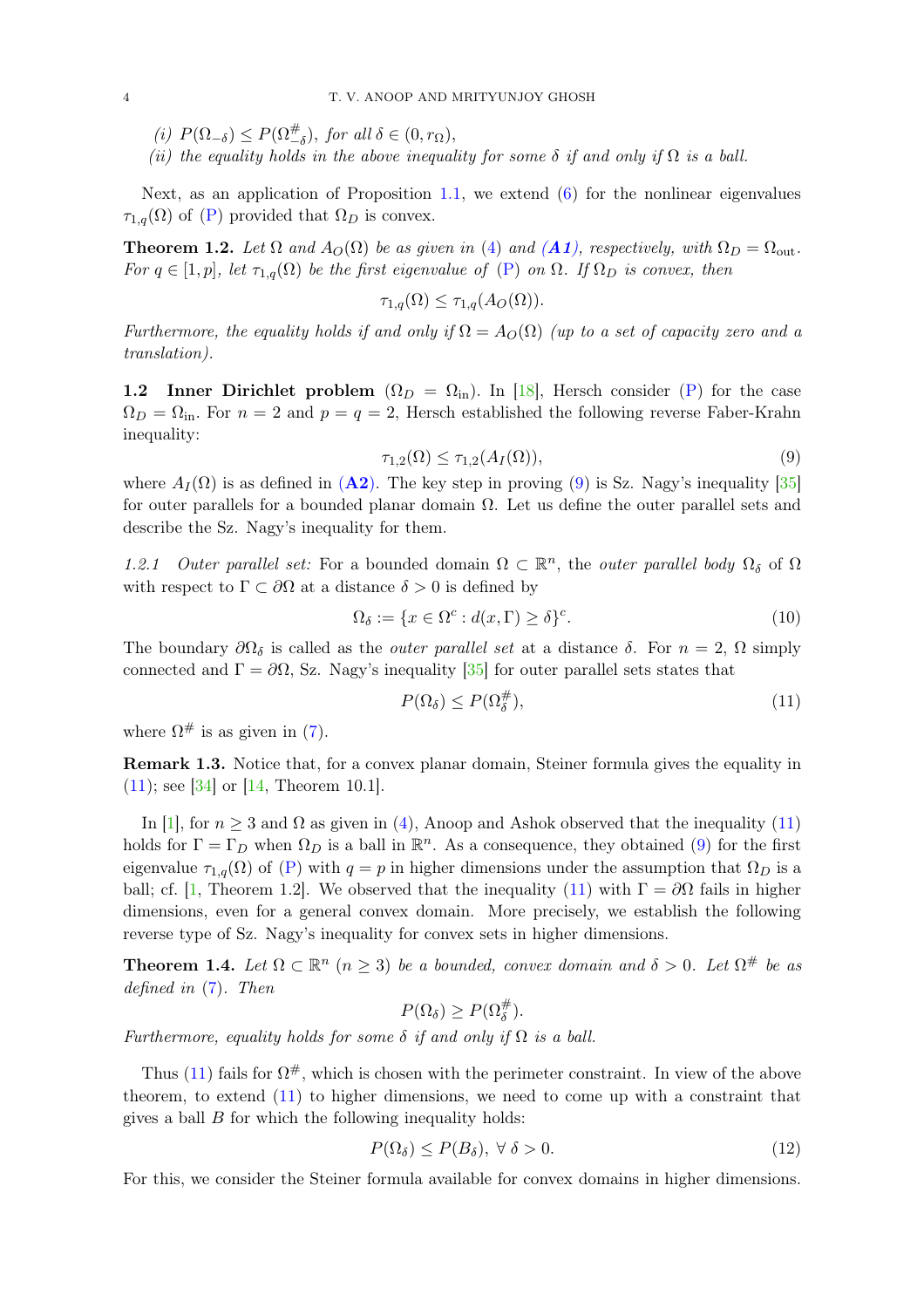<span id="page-4-4"></span>1.2.2 Steiner Formula for a convex domain. Let  $\Omega \subset \mathbb{R}^n$  be a non-empty bounded convex domain and  $\delta > 0$ . Then for  $\Omega_{\delta}$  as given in [\(10\)](#page-3-2) with  $\Gamma = \partial \Omega$ , the *Steiner formula* (cf. [\[33,](#page-16-9) Chapter 4) provides an expression for the perimeter of  $\Omega_{\delta}$  as a polynomial in  $\delta$ :

<span id="page-4-0"></span>
$$
P(\Omega_{\delta}) = n \sum_{i=0}^{n-1} {n-1 \choose i} W_{i+1}(\Omega) \delta^i,
$$
\n(13)

where the co-efficients  $W_1(\Omega), \ldots, W_n(\Omega)$  are called *Quermassintegrals* or *Minkowski functionals* of  $\Omega$ , which are special cases of mixed volumes (cf. [\[6,](#page-15-13) Section 19.1] or [\[33,](#page-16-9) Section 4.2]). In particular,

$$
W_0(\Omega) = |\Omega|, W_1 = \frac{P(\Omega)}{n}, W_n(\Omega) = \omega_n,
$$

where  $\omega_n$  is the volume of the unit ball in  $\mathbb{R}^n$ . For an open ball  $B \subset \mathbb{R}^n$   $(n \geq 2)$  of radius R, the quermassintegrals can be computed using  $[33, (4.2.28)]$  as below:

$$
W_j(B) = \omega_n R^{n-j}, \text{ for } 0 \le j \le n-1.
$$
 (14)

Now, it is clear that if we choose B such that  $W_i(\Omega) \leq W_i(B)$  for  $i = 1, 2, \ldots, n-1$ , then [\(13\)](#page-4-0) yields [\(12\)](#page-3-3). So we choose a ball  $\Omega^*$  in the following way:

<span id="page-4-3"></span> $\Omega^{\circledast}$  is the open ball centered at the origin such that  $W_{n-1}(\Omega^{\circledast}) = W_{n-1}(\Omega)$ . (15)

Indeed, we establish that  $W_i(\Omega) \leq W_i(\Omega^*)$  for  $i = 1, 2, \ldots n-1$  (see Proposition [3.3\)](#page-8-0).

**Remark 1.5.** Notice that, for  $n = 2$ ,  $W_{n-1}(\Omega) = \frac{P(\Omega)}{2}$  and hence  $\Omega^*$  coincides with  $\Omega^*$ . However, for  $n > 2$ ,  $\Omega^{\#}$  is a smaller ball than  $\Omega^{\circ}$  (see Proposition [3.3\)](#page-8-0).

Let  $\Omega$  be as defined in [\(4\)](#page-1-2) with  $\Omega_D = \Omega_{\text{in}}$ . For  $n > 2$  and  $\Omega_D$  convex, we consider a concentric annulus as below:

<span id="page-4-1"></span>
$$
\widetilde{A}_I(\Omega) = B_R \setminus \overline{B_r} \text{ such that } |\Omega| = |\widetilde{A}_I(\Omega)| \text{ and } W_{n-1}(\Omega_D) = W_{n-1}(B_r) = \omega_n r. \tag{16}
$$

Now we state the reverse Faber-Krahn type inequality for the first eigenvalue  $\tau_{1,q}(\Omega)$  of [\(P\)](#page-1-1) when  $\Omega_D = \Omega_{\text{in}}$ .

<span id="page-4-2"></span>**Theorem 1.6.** Let  $\Omega$  and  $\tilde{A}_I(\Omega)$  be as given in [\(4\)](#page-1-2) and [\(16\)](#page-4-1), respectively, with  $\Omega_D = \Omega_{\text{in}}$ . *For*  $q \in [1, p]$ *, let*  $\tau_{1,q}(\Omega)$  *be the first eigenvalue of* [\(P\)](#page-1-1) *on*  $\Omega$ *. If*  $\Omega_D$  *is convex, then* 

$$
\tau_{1,q}(\Omega) \leq \tau_{1,q}\left(\widetilde{A}_I(\Omega)\right).
$$

*Furthermore, the equality holds if and only if*  $\Omega = \widetilde{A}_I(\Omega)$  *(up to a set of capacity zero and a translation).*

**Remark 1.7.** For  $n = 2$ , since  $A_I(\Omega) = \widetilde{A}_I(\Omega)$ , the results obtained in [\[18,](#page-15-11) Section 1.5] for convex  $\Omega_D$  will follow from the above theorem. If  $\Omega_D$  is a ball, then  $A_I(\Omega) = A_I(\Omega)$ . Thus Theorem 1.2 of [\[1\]](#page-14-3) is a special case of the above theorem.

In [\[9\]](#page-15-14), Della Pietra and Piscitelli established the inequality part in Theorem [1.6](#page-4-2) (see [\[9,](#page-15-14) Theorem 1.1, Remark 3.1]) using a web function and the co-area formula. Here we use the higher dimensional analogue (see Corollary [3.4\)](#page-8-1) of Sz. Nagy's inequality for outer parallel sets of a convex set. In addition, we prove the uniqueness of the maximizer (up to a set of capacity zero).

**Remark 1.8.** ( $\Omega_D$  is non-convex) To the best of our knowledge, the analogous results of the Theorem [1.2](#page-3-4) and Theorem [1.6](#page-4-2) are not available in the literature for a non-convex domain  $\Omega_D$  in  $\mathbb{R}^n$  ( $n \geq 3$ ). Here we provide various upper bounds for  $\tau_{1,q}(\Omega)$  that work for certain non-convex cases as well.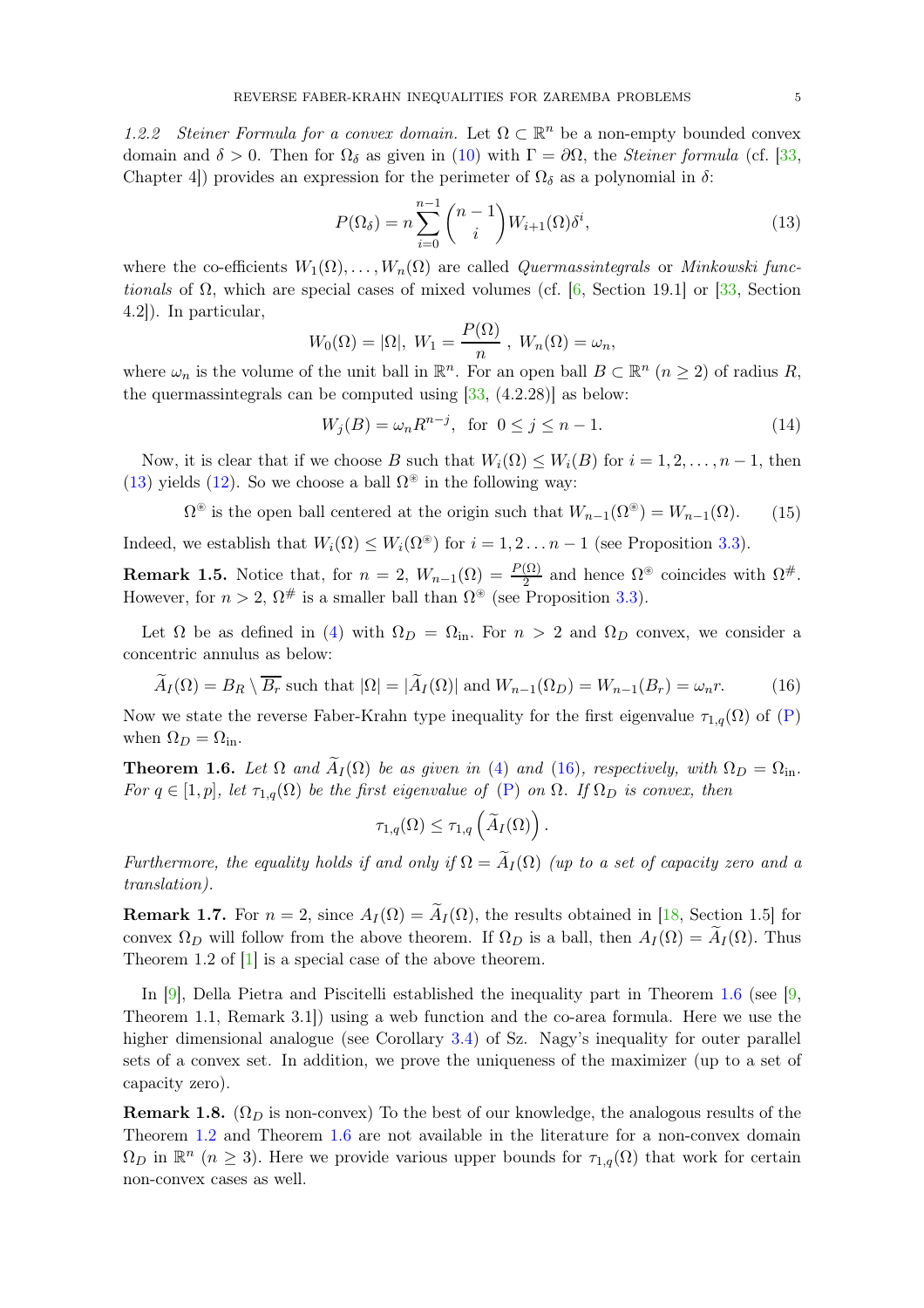<span id="page-5-4"></span>(i) *Outer Dirichlet*  $(\Omega_D = \Omega_{\text{out}})$ : Let  $\Omega = \Omega_D \setminus \overline{\Omega_{\text{in}}}$  be as defined in [\(4\)](#page-1-2). Assume that  $\Omega$  is such that there exists an open ball  $B_{\text{out}}$  such that  $\overline{\Omega_{\text{in}}} \subsetneq B_{\text{out}} \subset \Omega_D$ . Let  $\Omega = B_{\text{out}} \setminus \overline{\Omega_{\text{in}}}$ . Then Theorem [1.2](#page-3-4) yields that

<span id="page-5-1"></span>
$$
\tau_{1,q}(\widetilde{\Omega}) \le \tau_{1,q}\left(A_O(\widetilde{\Omega})\right),\tag{17}
$$

where  $A_O(\tilde{\Omega}) = B_R \setminus \overline{B_r}$  satisfying  $|\tilde{\Omega}| = |A_O(\tilde{\Omega})|$  and  $P(B_{\text{out}}) = P(B_R)$ . Since  $\tilde{\Omega} \subset \Omega$ , using domain monotonicity, we get  $\tau_{1,q}(\Omega) \leq \tau_{1,q}(\tilde{\Omega})$ . Hence using [\(17\)](#page-5-1), we obtain

$$
\tau_{1,q}(\Omega) \leq \tau_{1,q}\left(A_O(\widetilde{\Omega})\right).
$$

If  $\Omega_D$  is a ball, then we can take  $B_{\text{out}} = \Omega_D$ , then the above result coincides with [\[1,](#page-14-3) Theorem 1.1].

(ii) *Inner Dirichlet*  $(\Omega_D = \Omega_{\rm in})$ : Suppose  $\Omega = \Omega_{\rm out} \backslash \Omega_D$  is as defined in [\(4\)](#page-1-2). Let Conv $(\Omega_D)$ be the convex hull of  $\Omega_D$ . Assume that  $Conv(\Omega_D) \subsetneq \Omega_{\text{out}}$ . Let  $\Omega = \Omega_{\text{out}} \setminus Conv(\Omega_D)$ . Now by Theorem [1.6,](#page-4-2) we have

<span id="page-5-2"></span>
$$
\tau_{1,q}(\widetilde{\Omega}) \le \tau_{1,q}\left(\widetilde{A}_I(\widetilde{\Omega})\right),\tag{18}
$$

where  $\widetilde{A}_I(\widetilde{\Omega}) = B_R \setminus \overline{B_r}$  satisfying  $|\widetilde{\Omega}| = |\widetilde{A}_I(\widetilde{\Omega})|$  and  $W_{n-1}(\text{Conv}(\Omega_D)) = W_{n-1}(B_r)$ . Since  $\Omega_D \subset \text{Conv}(\Omega_D)$ , we have  $\Omega \subset \Omega$  and hence using domain monotonicity, we get  $\tau_{1,q}(\Omega) \leq \tau_{1,q}(\Omega)$ . Therefore from [\(18\)](#page-5-2), we conclude

$$
\tau_{1,q}(\Omega) \leq \tau_{1,q}\left(\widetilde{A}_I(\widetilde{\Omega})\right).
$$

The rest of the paper is organized as follows. In Section [2,](#page-5-3) we state the existence results for the first eigenvalue of [\(P\)](#page-1-1). We prove the Sz. Nagy's type inequalities (Proposition [1.1,](#page-2-3) Theorem [1.4\)](#page-3-5) in Section [3.](#page-6-0) In Section [4,](#page-8-2) we prove Theorem [1.2,](#page-3-4) and Section [5](#page-11-0) contains the proof of Theorem [1.6.](#page-4-2) Finally, in Section [6,](#page-13-0) we point out some consequences of the main results of this article and state a few open problems.

#### 2. Preliminaries

<span id="page-5-3"></span>In this section, we prove the existence of the first eigenvalue  $\tau_{1,q}$  of  $(P)$  and state a few properties of the first eigenfunctions.

<span id="page-5-0"></span>**Proposition 2.1.** *For*  $q \in [1, p]$ , *let*  $\tau_{1,q}(\Omega)$  *be as defined in* [\(5\)](#page-1-3)*. Then there exists*  $u_q \in$  $W^{1,p}_{\Gamma_D}$  $\Gamma_D^{1,p}(\Omega)$  such that

- *(i)*  $\mathcal{R}_q(u_q) = \tau_{1,q}(\Omega)$  *and*  $u_q > 0$  *a.e. in*  $\Omega$ .
- (*ii*)  $u_q \in C^{1,\gamma}(\Omega)$ *, where*  $0 < \gamma < 1$ *.*
- *(iii) if*  $\mathcal{R}_q(v_q) = \tau_{1,q}(\Omega)$ , *for some*  $v_q \in W^{1,p}_{\Gamma_p}$  $\Gamma_D^{1,p}(\Omega)$ , then  $u = cu_q$  for some  $c \in \mathbb{R}$ .

*Proof.* (*i*) For  $q \in [1, p]$ , since the inclusion  $W_{\Gamma_p}^{1,p}$  $L^{1,p}(\Omega) \hookrightarrow L^q(\Omega)$  is compact, using the standard variational arguments (cf. [\[13\]](#page-15-15) or [\[1,](#page-14-3) Proposition A.2]) we easily obtain that  $\tau_{1,q}(\Omega) > 0$ and  $\exists u_q \in W^{1,p}_{\Gamma_D}$  $\Gamma_{\text{D}}^{1,p}(\Omega)$  such that  $\mathcal{R}_q(u_q) = \tau_{1,q}(\Omega)$ . Using the strong maximum principle  $[20, 1]$ Proposition 3.2, we also deduce that  $u_q > 0$  a.e. in  $\Omega$ .

 $(ii)$  For a proof, see [\[25,](#page-15-17) Theorem 1].

(*iii*) This result is known for the complete Dirichlet problem; cf. [\[28,](#page-16-3) Proposition 1.1]. The same set of arguments work for the mixed boundary cases as well.

 $\Box$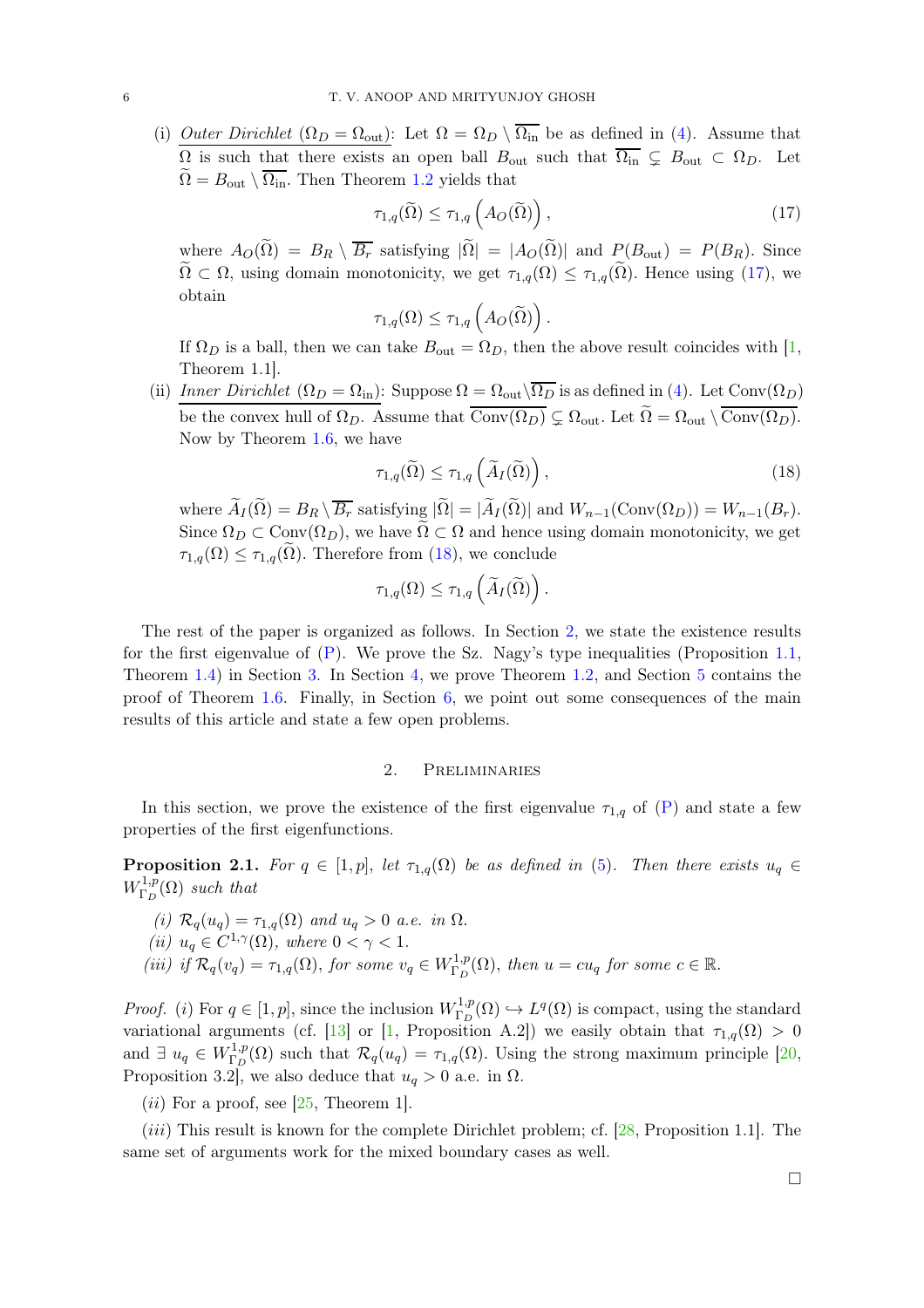<span id="page-6-6"></span>Next, we state a monotonicity result for the first eigenfunction of  $(P)$  on concentric annular regions.

<span id="page-6-1"></span>**Proposition 2.2.** Let  $\Omega = B_\beta \setminus \overline{B_\alpha}$ , for some  $0 < \alpha < \beta$ , where  $B_\alpha$  and  $B_\beta$  are open balls *centered at the origin of radius*  $\alpha$  *and*  $\beta$ *, respectively. Suppose that*  $q \in [1, p]$ *. Let*  $u_q > 0$  *be an eigenfunction of* [\(P\)](#page-1-1) *associated to*  $\tau_{1,q}(\Omega)$ *. Then*  $u_q$  *is a radial function. Furthermore, the following holds:*

- *(i) (Outer Dirichlet)*  $u_q$  *is strictly radially decreasing if*  $\Gamma_D = \partial B_\beta$ *,*
- *(ii) (inner Dirichlet)*  $u_q$  *is strictly radially increasing if*  $\Gamma_D = \partial B_\alpha$ .

*Proof.* By Proposition [2.1,](#page-5-0)  $\tau_{1,q}$  is simple, and hence radiality of  $u_q$  follows immediately.

(i) We adapt the ideas of proof of  $[1,$  Proposition A.4] here.

Let  $\Gamma_D = \partial B_\beta$ . As  $u_q$  is radial,  $u_q(x) = f_q(|x|)$ , for some function  $f_q : \mathbb{R} \longrightarrow \mathbb{R}$ . Therefore  $f_q$  satisfies the following ordinary differential equation associated to  $(P)$ :

$$
-(|f'_q(r)|^{p-2}f'_q(r)r^{n-1})' = \tau_{1,q}(\Omega)r^{n-1}f_q(r)^{q-1} \text{ in } (\alpha, \beta),
$$
  

$$
f'_q(\alpha) = 0 \; ; \; f_q(\beta) = 0.
$$

Since  $f_q(r) > 0$  in  $(\alpha, \beta)$ , we get  $\left( |f'_q(r)|^{p-2} f'_q(r) r^{n-1} \right)' < 0$  in  $(\alpha, \beta)$ . Therefore,  $|f'_q(r)|^{p-2} f'_q(r) r^{n-1}$  is strictly decreasing and hence by the boundary condition at  $\alpha$ , we get  $f'_q < 0$  as required.

 $(ii)$  Proof follows along the same line as in  $(i)$ .

<span id="page-6-5"></span><span id="page-6-0"></span>**Remark 2.3.** For  $q > p$ , a first eigenfunction  $u_q$  of [\(P\)](#page-1-1) need not be radial on an arbitrary annular region  $B_\beta \setminus \overline{B_\alpha}$ ; see [\[27,](#page-15-8) Proposition 1.2] for such symmetry-breaking phenomena. Thus the assumption  $q \in [1, p]$  in Proposition [2.2](#page-6-1) can not be dropped.

## 3. Nagy's type inequality in higher dimensions

In this section, we prove the Sz. Nagy's type inequality for both outer parallel sets  $\partial\Omega_{\delta}$ and inner parallel sets  $\partial\Omega_{-\delta}$  for a convex domain  $\Omega$  in  $\mathbb{R}^n$ . The following Alexandrov-Fenchel inequalities for quermassintegrals (cf. [\[33,](#page-16-9) Section 6.4, (6.4.7)]) of a convex domain in  $\mathbb{R}^n$ plays a vital role in our proofs.

<span id="page-6-4"></span>**Proposition 3.1** (Alexandrov-Fenchel inequality). Let  $\Omega \subset \mathbb{R}^n$  be a bounded convex domain. *Then,*

<span id="page-6-2"></span>
$$
\left(\frac{W_j(\Omega)}{\omega_n}\right)^{\frac{1}{n-j}} \ge \left(\frac{W_i(\Omega)}{\omega_n}\right)^{\frac{1}{n-i}}, \quad \text{for } 0 \le i < j < n,
$$
\nAs for some i and i, if and only if  $\Omega$  is a ball.

\n
$$
\left(\frac{W_j(\Omega)}{\omega_n}\right)^{\frac{1}{n-i}} \ge \left(\frac{W_i(\Omega)}{\omega_n}\right)^{\frac{1}{n-i}}, \quad \text{for } 0 \le i < j < n,
$$
\n(19)

and the equality holds for some i and j, if and only if  $\Omega$  is a ball.

Observe that, for  $i = 0$ , and  $j = 1$ , [\(19\)](#page-6-2) gives the following classical isoperimetric inequality [\[21,](#page-15-18) Chapter 2]:

$$
P(\Omega) \ge n\omega_n^{\frac{1}{n}} |\Omega|^{\frac{n-1}{n}}.
$$

Let  $r_{\Omega}$  be the inradius of  $\Omega$ , i.e.,  $r_{\Omega}$  is the supremum of the radii of all spheres that are contained in  $\Omega$ . We need the following lemma (cf. [\[4,](#page-14-4) Lemma 3.1]) to prove Proposition [1.1.](#page-2-3)

<span id="page-6-3"></span>**Lemma 3.2.** *Let*  $\Omega \subset \mathbb{R}^n$  *be a bounded, convex domain. Then* 

$$
-\frac{d}{dt}P(\Omega_{-t}) \ge n(n-1)W_2(\Omega_{-t}), \text{ for a.e. } t \in (0, r_\Omega).
$$

*If*  $\Omega$  *is a ball, then equality holds for every*  $t \in (0, r_{\Omega})$ *.*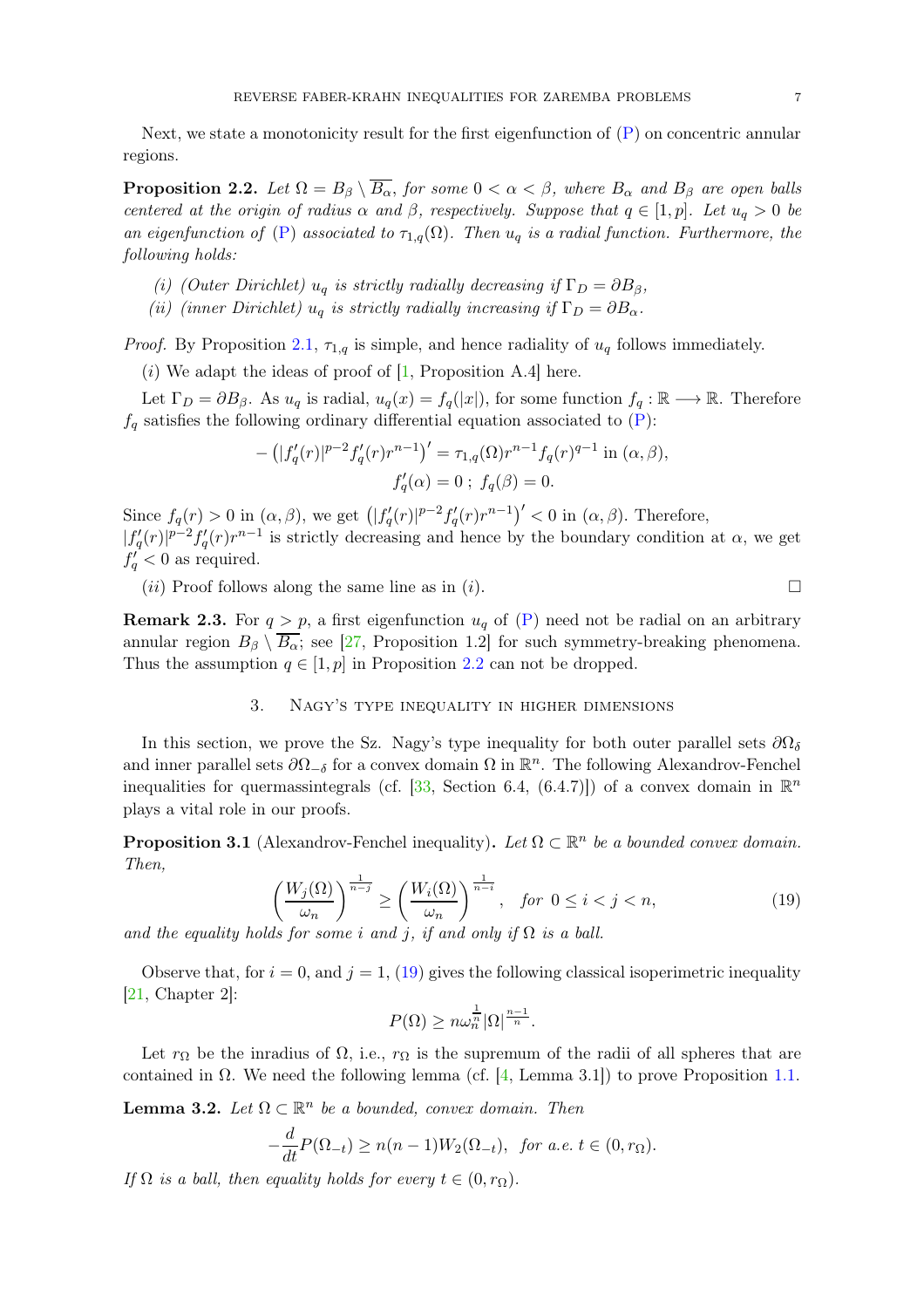Now we give a proof of Sz. Nagy's type inequality for inner parallels of a convex set in any space dimensions.

*Proof of Proposition [1.1.](#page-2-3)* (i) By Lemma [3.2](#page-6-3) and using [\(19\)](#page-6-2) with  $j = 2$  and  $i = 1$ , we get

$$
-\frac{d}{dt}P(\Omega_{-t}) \ge n(n-1)W_2(\Omega_{-t}) \ge n^{\frac{1}{n-1}}(n-1)\omega_n^{\frac{1}{n-1}}P(\Omega_{-t})^{\frac{n-2}{n-1}}\text{ for a.e. }t\in(0,r_\Omega). \tag{20}
$$

Thus

$$
\frac{-\frac{d}{dt}P(\Omega_{-t})}{P(\Omega_{-t})^{\frac{n-2}{n-1}}} \ge n^{\frac{1}{n-1}}(n-1)\omega_n^{\frac{1}{n-1}}, \text{ for } t \in (0, r_\Omega) \text{ for a.e. } t \in (0, r_\Omega).
$$

For the ball  $\Omega^{\#}$ , the same computations as above yields

<span id="page-7-1"></span>
$$
\frac{-\frac{d}{dt}P(\Omega_{-t}^{\#})}{P(\Omega_{-t}^{\#})^{\frac{n-2}{n-1}}} = n^{\frac{1}{n-1}}(n-1)\omega_n^{\frac{1}{n-1}}, \text{ for every } t \in (0, r_\Omega).
$$

Therefore,

$$
\frac{-\frac{d}{dt}P(\Omega_{-t})}{P(\Omega_{-t})^{\frac{n-2}{n-1}}} \ge \frac{-\frac{d}{dt}P(\Omega_{-t}^{\#})}{P(\Omega_{-t}^{\#})^{\frac{n-2}{n-1}}}, \text{ for a.e. } t \in (0, r_{\Omega}).
$$

Now for  $\delta \in (0, r_{\Omega})$ , we integrate the above inequality from 0 to  $\delta$  to get

$$
P(\Omega)^{\frac{1}{n-1}} - P(\Omega_{-\delta})^{\frac{1}{n-1}} \ge P(\Omega^{\#})^{\frac{1}{n-1}} - P(\Omega_{-\delta}^{\#})^{\frac{1}{n-1}}, \text{ for } \delta \in (0, r_{\Omega}).
$$

Since  $P(\Omega) = P(\Omega^{\#})$  and  $\delta$  is arbitrary, we obtain

<span id="page-7-0"></span>
$$
P(\Omega_{-\delta}) \le P(\Omega_{-\delta}^{\#}), \text{ for all } \delta \in (0, r_{\Omega}).
$$
\n(21)

.

(ii) If  $\Omega$  is a ball, then  $\Omega = \Omega^{\#}$  (upto translation) and hence equality holds in [\(21\)](#page-7-0). Conversely, if  $P(\Omega_{-\delta}) = P(\Omega_{-\delta}^{\#})$ , for some  $\delta \in (0, r_{\Omega})$ , then by retracing the calculations that yield [\(21\)](#page-7-0), we conclude that equality must happen in [\(20\)](#page-7-1) for a.e.  $t \in (0, \delta)$ . In particular, for some  $t \in (0, \delta)$ , we have

$$
n(n-1)W_2(\Omega_{-t}) = n^{\frac{1}{n-1}}(n-1)\omega_n^{\frac{1}{n-1}}P(\Omega_{-t})^{\frac{n-2}{n-1}}.
$$

This yields

$$
\left(\frac{W_2(\Omega_{-t})}{\omega_n}\right)^{\frac{1}{n-2}} = \left(\frac{W_1(\Omega_{-t})}{\omega_n}\right)^{\frac{1}{n-1}}
$$

Therefore, by Proposition [3.1](#page-6-4) (for  $j = 2$  and  $i = 1$ ),  $\Omega_{-t}$  must be a ball. Now  $\Omega = (\Omega_{-t})_t$ , and hence  $\Omega$  must be an open ball. This completes the proof.

Next, we give a proof of Theorem [1.4.](#page-3-5)

*Proof of Theorem [1.4.](#page-3-5)* Let R be the radius of  $\Omega^{\#}$ . Since  $P(\Omega) = P(\Omega^{\#})$ , we have R =  $\int P(\Omega)$  $n\omega_n$  $\int_{0}^{\frac{1}{n-1}}$  and  $W_1(\Omega) = W_1(\Omega^{\#})$ . Observe that

$$
W_j(\Omega^{\#}) = \omega_n^{\frac{1}{(n-j+1)}} \left( W_{j-1}(\Omega^{\#}) \right)^{\frac{n-j}{n-j+1}}
$$

Now, by [\(19\)](#page-6-2) and the above identity, we get

$$
W_2(\Omega) \ge \omega_n^{\frac{1}{n-1}} \left( W_1(\Omega) \right)^{\frac{n-2}{n-1}} = W_2(\Omega^{\#}). \tag{22}
$$

Proceeding in this way, we get

$$
W_j(\Omega) \ge \omega_n^{\frac{1}{(n-j+1)}} W_{j-1}(\Omega)^{\frac{n-j}{n-j+1}} \ge \omega_n^{\frac{1}{(n-j+1)}} \left(W_{j-1}(\Omega^\#)\right)^{\frac{n-j}{n-j+1}} = W_j(\Omega^\#), \text{ for } 2 \le j < n.
$$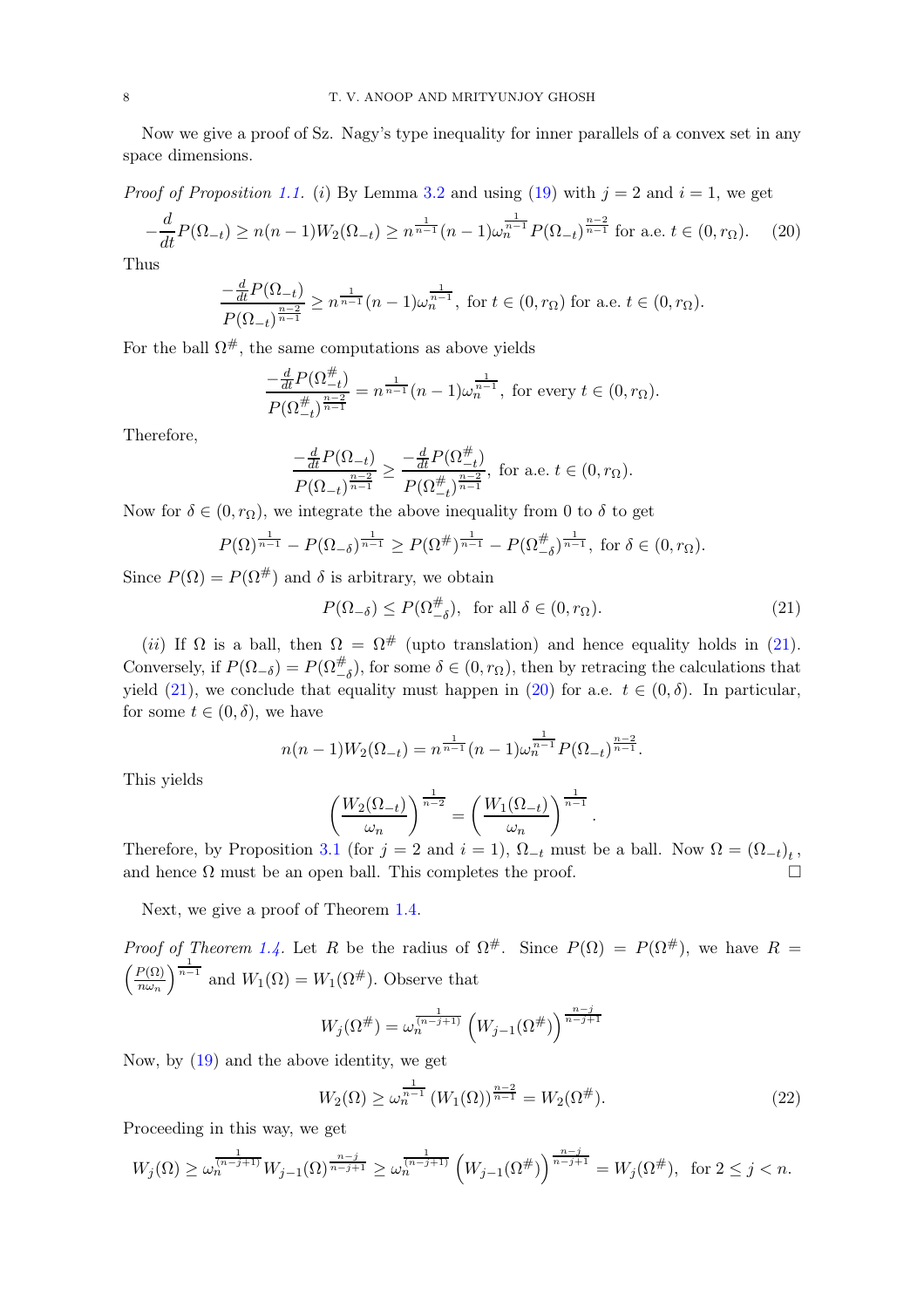<span id="page-8-4"></span>Thus

<span id="page-8-3"></span>
$$
W_j(\Omega) \ge W_j(\Omega^\#), \text{ for } 1 \le j < n. \tag{23}
$$

Now by Steiner formula [\(13\)](#page-4-0), we get

$$
P(\Omega_{\delta}) = n \sum_{i=0}^{n-1} {n-1 \choose i} W_{i+1}(\Omega) \delta^{i} \ge n \sum_{i=0}^{n-1} {n-1 \choose i} W_{i+1}(\Omega^{\#}) \delta^{i}
$$
  
=  $P(\Omega_{\delta}^{\#}).$ 

Conversely, if  $\Omega$  is not a ball, then by Proposition [3.1,](#page-6-4) strict inequality occurs in [\(23\)](#page-8-3) for all  $2 \leq j < n$ . Thus by [\(13\)](#page-4-0),  $P(\Omega_{\delta}) > P(\Omega_{\delta}^{\#})$ ).  $\qquad \qquad \Box$ 

First, we prove the following proposition.

<span id="page-8-0"></span>**Proposition 3.3.** Let  $\Omega \subset \mathbb{R}^n$  be a bounded, convex domain and  $\Omega^*$  be as defined in [\(15\)](#page-4-3). *Then*

$$
W_i(\Omega) \le W_i(\Omega^*) \quad \text{for all } 0 \le i < n-1.
$$

*Moreover, equality holds if and only if*  $\Omega$  *is a ball.* 

*Proof.* Since  $W_{n-1}(\Omega) = W_{n-1}(\Omega^*)$ , by taking  $j = n-1$  in [\(19\)](#page-6-2), for  $i = 0, 1, ..., n-2$ , we get

$$
\left(\frac{W_i(\Omega)}{\omega_n}\right)^{\frac{1}{n-i}} \leq \frac{W_{n-1}(\Omega)}{\omega_n} = \frac{W_{n-1}(\Omega^{\circledast})}{\omega_n} = \left(\frac{W_i(\Omega^{\circledast})}{\omega_n}\right)^{\frac{1}{n-i}}.
$$

Therefore

$$
W_i(\Omega) \le W_i(\Omega^*)^{\text{th}}, \quad \text{for} \quad 0 \le i < n-1,
$$

and equality occurs if and only if  $\Omega$  is a ball. This completes the proof.

Now, as a consequence of the above Proposition, we get the following result that gives a Sz. Nagy's type inequality for the outer parallel sets of a convex domain in higher dimensions.

<span id="page-8-1"></span>Corollary 3.4. Let  $\Omega \subset \mathbb{R}^n$  be a bounded, convex domain and  $\Omega^*$  be as defined in [\(15\)](#page-4-3). *Then*

$$
P(\Omega_{\delta}) \le P(\Omega_{\delta}^{\circledast}), \text{ for every } \delta > 0.
$$

*Furthermore, if*  $n \geq 3$ *, then the equality holds in the above inequality if and only if*  $\Omega$  *is a ball.*

*Proof.* Using Steiner formula  $(13)$  and Proposition [3.3,](#page-8-0) we have

$$
P(\Omega_{\delta}) = n \sum_{i=0}^{n-1} {n-1 \choose i} W_{i+1}(\Omega) \delta^i \le n \sum_{i=0}^{n-1} {n-1 \choose i} W_{i+1}(\Omega^{\circledast}) \delta^i = P(\Omega^{\circledast}_{\delta}).
$$

If  $P(\Omega_{\delta}) = P(\Omega_{\delta}^{\circledast})$ , then  $W_i(\Omega) = W_i(\Omega^{\circledast})$ , for all  $1 \leq i \leq n-1$ . Thus by Proposition [3.3,](#page-8-0)  $\Omega$ must be a ball.  $\square$ 

<span id="page-8-2"></span>Remark 3.5. Notice that, if  $n = 2$  and  $\Omega$  is convex, then by Steiner formula (see [\[34\]](#page-16-8) or [\[14,](#page-15-12) Theorem 10.1]), we have  $P(\Omega_{\delta}) = P(\Omega_{\delta}^*)$  for every  $\delta > 0$ .

## 4. Outer Dirichlet problem

In this section, we prove Theorem [1.2.](#page-3-4) Let  $\Omega$  be as stated in [\(4\)](#page-1-2),  $\Omega_D = \Omega_{\text{out}}$  and  $A_O(\Omega)$  $B_R \setminus \overline{B_r}$  be the annulus having the same volume as  $\Omega$  such that  $P(\Omega_D) = P(B_R)$ .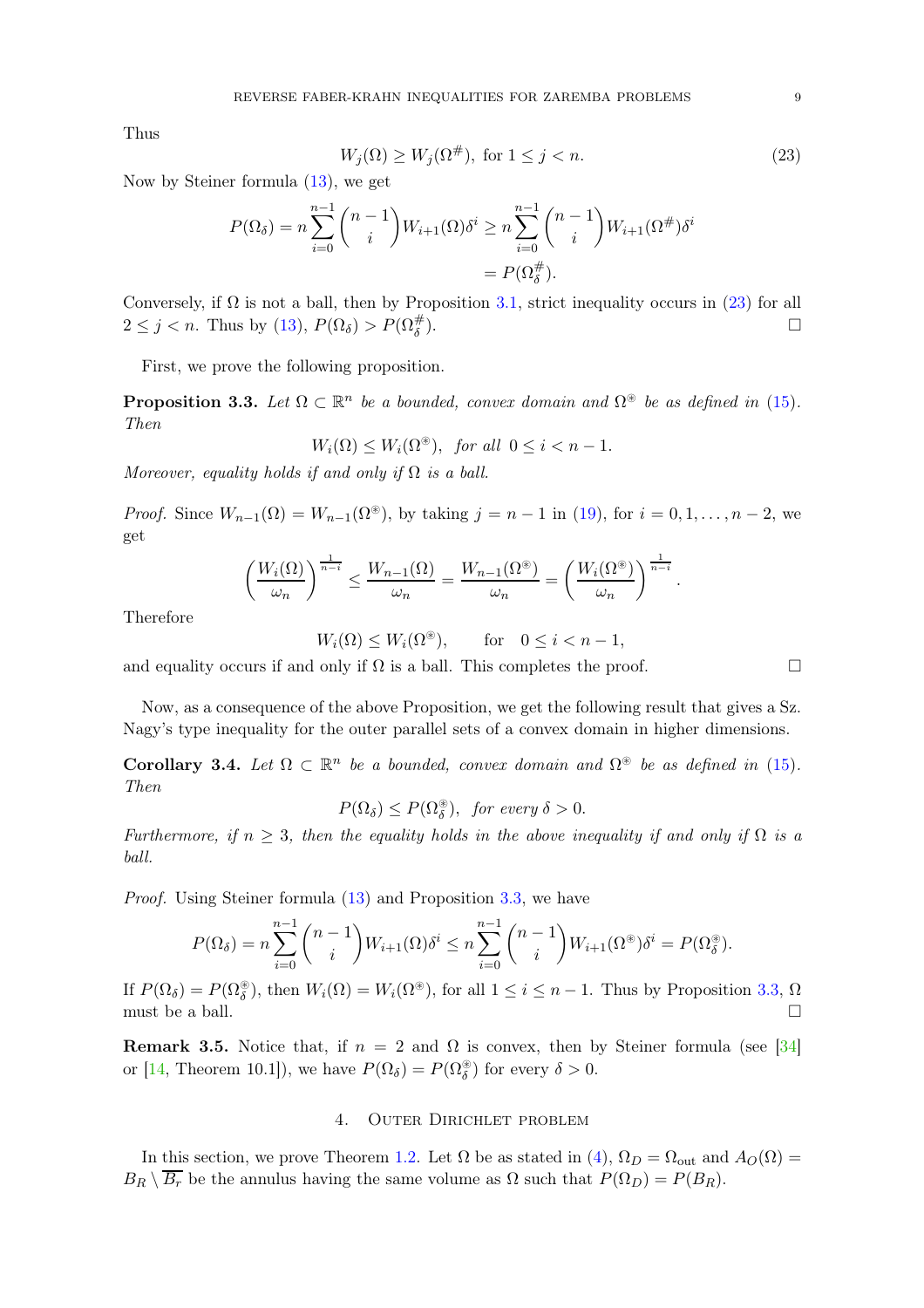Define

$$
t^*=\sup\{t>0:P(\Omega_{D_{-t}}\cap\Omega)>0\},
$$
  

$$
s(\delta)=P(\Omega_{D_{-\delta}}\cap\Omega), \text{ for } \delta\in(0,t^*] \text{ and } S(\delta)=P(B_{R_{-\delta}}), \text{ for } \delta\in(0,R-r].
$$

Remark 4.1. Using Proposition [1.1,](#page-2-3) we obtain

<span id="page-9-0"></span>
$$
s(\delta) \le P(\Omega_{D_{-\delta}}) \le P(B_{R_{-\delta}}) = S(\delta), \text{ for all } \delta \in [0, R - r].
$$
 (24)

In [\[1,](#page-14-3) Lemma 2.3], the above inequality follows easily from the fact that  $\Omega_D$  is a ball.

Let  $v(\delta)$  be the volume of the portion of  $\Omega$  lying between  $\partial\Omega_{D-\delta}$  and  $\partial\Omega_D$ , and  $V(\delta)$  be the volume of the portion of  $A_O(\Omega)$  lying between  $\partial B_{R_{-\delta}}$  and  $\partial B_R$ . Then

<span id="page-9-1"></span>
$$
v(\delta) = \int_0^\delta s(t)dt, \text{ where } \delta \in [0, t^*], \quad V(\delta) = \int_0^\delta S(t)dt, \text{ where } \delta \in [0, R - r]. \tag{25}
$$

Observe that, both  $v$  and  $V$  are strictly increasing, and

$$
v(\delta) \le V(\delta), \forall \delta \in [0, R - r],
$$
  

$$
v(t^*) = |\Omega| = |A_O(\Omega)| = V(R - r).
$$

For  $\alpha \in [0, |\Omega|]$ , define h and H as follows:

$$
h(\alpha) = s(v^{-1}(\alpha)), \quad H(\alpha) = S(V^{-1}(\alpha)).
$$

Next, we prove an auxiliary lemma that was proved in  $[1, \text{Lemma } 2.5]$  under the assumption that  $\Omega_D$  is a ball.

<span id="page-9-2"></span>**Lemma 4.2.** Let  $\Omega$  and  $A_O(\Omega)$  be as mentioned in [\(4\)](#page-1-2) and ([A1](#page-2-4)), respectively, with  $\Omega_D$ *convex. Then the following holds:*

- $(i)$   $t^*$  ≥ R − r. If equality occurs, then  $\Omega$  *is a concentric annulus (up to a set of measure zero),*
- *(ii)*  $h(\alpha) \leq H(\alpha)$ , for all  $\alpha \in [0, |\Omega|]$ *. Moreover, if*  $h(|\Omega|) = H(|\Omega|)$ *, then*  $\Omega$  *is a concentric annulus (up to a set of measure zero). Furthermore, if*  $\Omega$  *is not a concentric annulus, then there exists*  $\alpha_0 \in (0, |\Omega|)$  *such that*  $h(\alpha) < H(\alpha)$ *, for all*  $\alpha \in [\alpha_0, |\Omega|]$ *.*

*Proof.* (i) If possible, let  $t^* < R - r$ . Since  $s(\delta) \leq S(\delta)$  (by [\(24\)](#page-9-0)), we obtain

$$
|A_O(\Omega)| = \int_0^{R-r} S(\delta) d\delta \ge \int_0^{t^*} s(\delta) d\delta + \int_{t^*}^{R-r} S(\delta) d\delta = |\Omega| + \int_{t^*}^{R-r} S(\delta) d\delta > |\Omega|,
$$

a contradiction to the fact that  $|\Omega| = |A_O(\Omega)|$ . Thus  $t^* \ge R - r$ . If  $t^* = R - r$ , then

$$
\int_0^{R-r} (S(\delta) - s(\delta)) d\delta = |A_O(\Omega)| - |\Omega| = 0.
$$

Since s and S are continuous, and  $s(\delta) \leq S(\delta)$ , we deduce that  $s(\delta) = S(\delta)$ , for all  $\delta \in$  $[0, R - r]$ . Thus by [\(24\)](#page-9-0), we get  $P(\Omega_{D_{-\delta}}) = P(B_{R_{-\delta}})$ . Therefore, using Proposition [1.1,](#page-2-3) we conclude  $\Omega_D = B_R$  (up to a translation). Since  $t^* = R - r$ , by the definition of  $t^*$ , we must have  $P(B_{R-t} \cap \Omega) = 0$ , for all  $t > R-r$ , i.e.,  $P(B_s \cap (B_R \setminus \Omega_{\text{in}})) = 0$ , for all  $s < r$ . Thus

$$
|B_r \setminus \Omega_{\rm in}| = 0.
$$

Notice that,

$$
|B_R \setminus B_r| = |B_R \setminus (\Omega_{\text{in}} \cup B_r)| + |\Omega_{\text{in}} \setminus B_r|,
$$
  
and  $|B_R \setminus \Omega_{\text{in}}| = |B_R \setminus (\Omega_{\text{in}} \cup B_r)| + |B_r \setminus \Omega_{\text{in}}|.$ 

<span id="page-9-3"></span>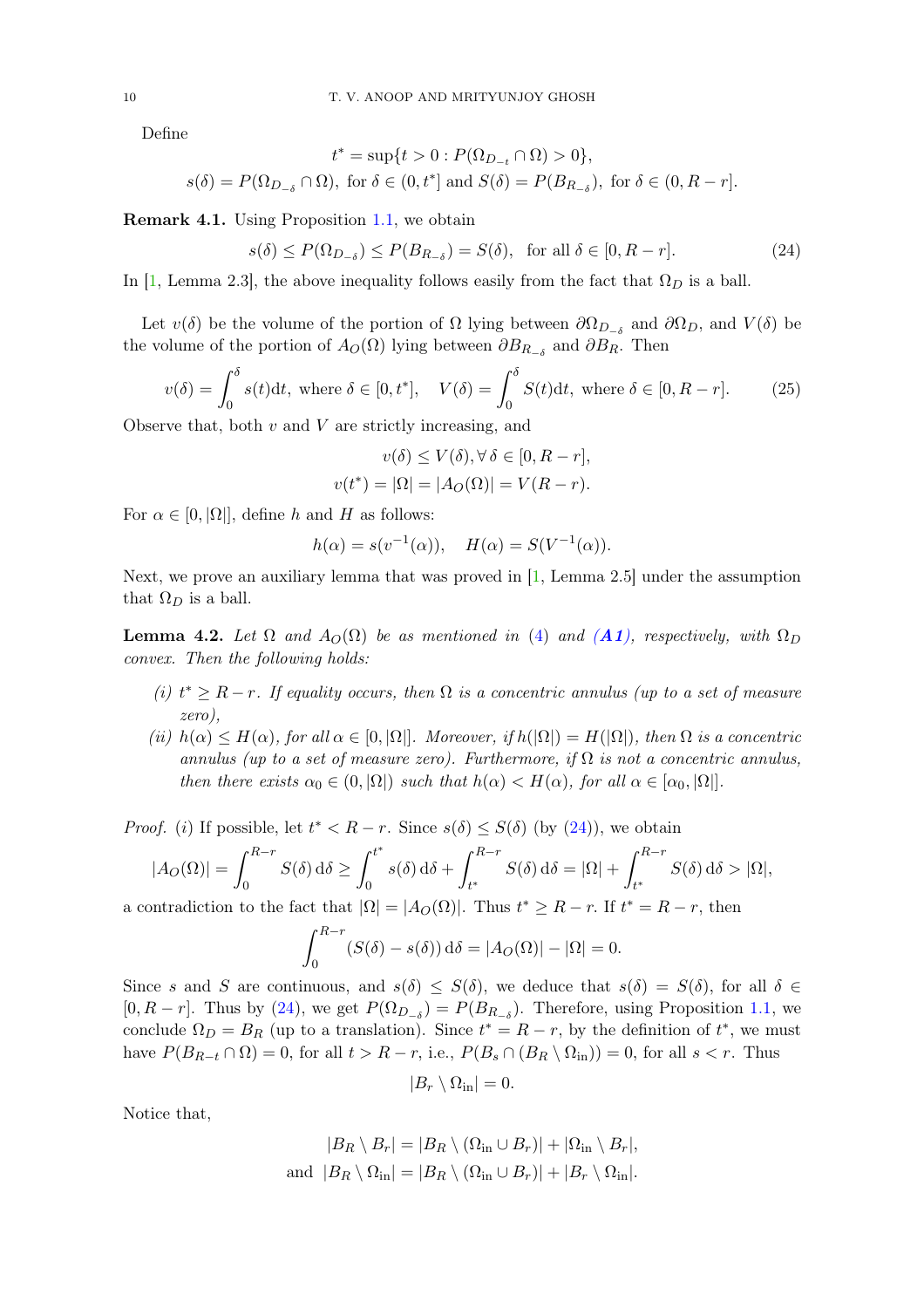<span id="page-10-0"></span>Since  $|B_R \setminus B_r| = |B_R \setminus \Omega_{\text{in}}|$  and  $|B_r \setminus \Omega_{\text{in}}| = 0$ , we get  $|\Omega_{\text{in}} \setminus B_r| = 0$ . Thus we conclude that  $\Omega_{\text{in}} = B_r$  up to a set of measure zero and hence  $\Omega$  must be a concentric annulus (up to a set of measure zero).

(*ii*) Since  $v^{-1}(\alpha) \ge V^{-1}(\alpha)$  and S is a decreasing function, we obtain

$$
h(\alpha) = s(v^{-1}(\alpha)) \le S(v^{-1}(\alpha)) \le S(V^{-1}(\alpha)) = H(\alpha).
$$

If  $h(|\Omega|) = H(|\Omega|)$ , then  $s(t^*) = S(R - r)$ . Thus we must have  $t^* = R - r$ . Otherwise, if  $t^* > R - r$ , then

$$
h(|\Omega|) = s(t^*) \le S(t^*) < S(R - r) = H(|\Omega|),
$$

a contradiction. Therefore the equality case follows from (i). Now if  $\Omega$  is not a concentric annulus, then  $t^* > R - r$ . Set  $\delta_0 = R - r$ . Clearly,  $v(\delta_0) < V(\delta_0)$ . If not, then

$$
|A_O(\Omega)| = V(R - r) = v(R - r) < v(t^*) = |\Omega|,
$$

a contradiction. Now from the definition of  $v$  and  $V$ , we have

$$
v(\delta) = v(\delta_0) + \int_{\delta_0}^{\delta} s(t) dt < V(\delta) \quad \text{for all } \delta \in [\delta_0, t^*].
$$

Therefore taking  $\alpha_0 = V(\delta_0)$  and using the above inequality, we obtain  $v^{-1}(\alpha) > V^{-1}(\alpha)$  for all  $\alpha \in [\alpha_0, |\Omega|]$ . Since S is strictly decreasing, we get

$$
h(\alpha) = s(v^{-1}(\alpha)) \le S(v^{-1}(\alpha)) < S(V^{-1}(\alpha)) = H(\alpha) \text{ for all } \alpha \in [\alpha_0, |\Omega|].
$$

Now we give a proof of Theorem [1.2.](#page-3-4) Our proof for the inequality part is similar to the proof of Theorem 1.1 in [\[1\]](#page-14-3) except at a few lines. For the sake of completeness, we supply a proof.

*Proof of Theorem [1.2.](#page-3-4)* For  $q \in [1, p]$ , let  $w_q$  be a positive eigenfunction associated to  $\tau_{1,q}(A_O(\Omega))$ . Now by Proposition [2.2,](#page-6-1)  $w_q$  is a radial function in  $A_O(\Omega)$ . Also  $w_q \in C^{1,\gamma}(A_O(\Omega))$ , for some  $0 < \gamma < 1$  (using Proposition [2.1-](#page-5-0)(*ii*)). Therefore, we can choose  $\phi_q \in C^1(\mathbb{R})$  with  $\phi_q(0) = 0$  such that  $w_q$  can be represented as  $w_q(x) = \phi_q(R - |x|)$ , for all  $x \in A_O(\Omega)$ . Set  $\psi_q = \phi_q \circ V^{-1}$ , where V is as defined in [\(25\)](#page-9-1). Notice that  $\psi_q(0) = 0$ . Let  $\rho_1$  and  $\rho_2$  be the distance functions from  $\partial B_R$  and  $\Gamma_D$ , respectively, defined as follows:

$$
\rho_1(x) = d(x, \partial B_R), \ \rho_2(x) = d(x, \Gamma_D)
$$
 for all  $x \in \mathbb{R}^n$ .

Therefore  $w_q(x) = \psi_q(V(\rho_1(x)))$  for all  $x \in A_Q(\Omega)$ . Now we define a test function  $u_q$  on  $\Omega$ in the following way:

$$
u_q(x) = \psi_q(v(\rho_2(x))),
$$
 for all  $x \in \Omega$ ,

where v is given by [\(25\)](#page-9-1). Then  $u_q \in W^{1,p}(\Omega)$  and  $u_q$  vanishes on  $\Gamma_D$ . Using the fact that  $|\nabla \rho_2(x)| = 1$ , (cf. [\[11,](#page-15-19) Theorem 3.14]) and by the Coarea formula (cf. [\[10,](#page-15-20) Appendix C, Theorem 5]), we get

$$
\begin{aligned} \int_{\Omega} |\nabla u_q(x)|^p \mathrm{d}x &= \int_0^{t^*} \int_{(\partial \Omega_{D_{-\delta}}) \cap \Omega} |\nabla u_q(x)|^p \, \mathrm{d}\sigma \, \mathrm{d}\delta \\ &= \int_0^{t^*} \int_{(\partial \Omega_{D_{-\delta}}) \cap \Omega} \left\{ |\psi_q'(v(\rho_2(x)))| s(\rho_2(x)) \right\}^p \mathrm{d}\sigma \, \mathrm{d}\delta \\ &= \int_0^{t^*} |\psi_q'(v(\delta))|^p s(\delta)^{p+1} \, \mathrm{d}\delta \end{aligned}
$$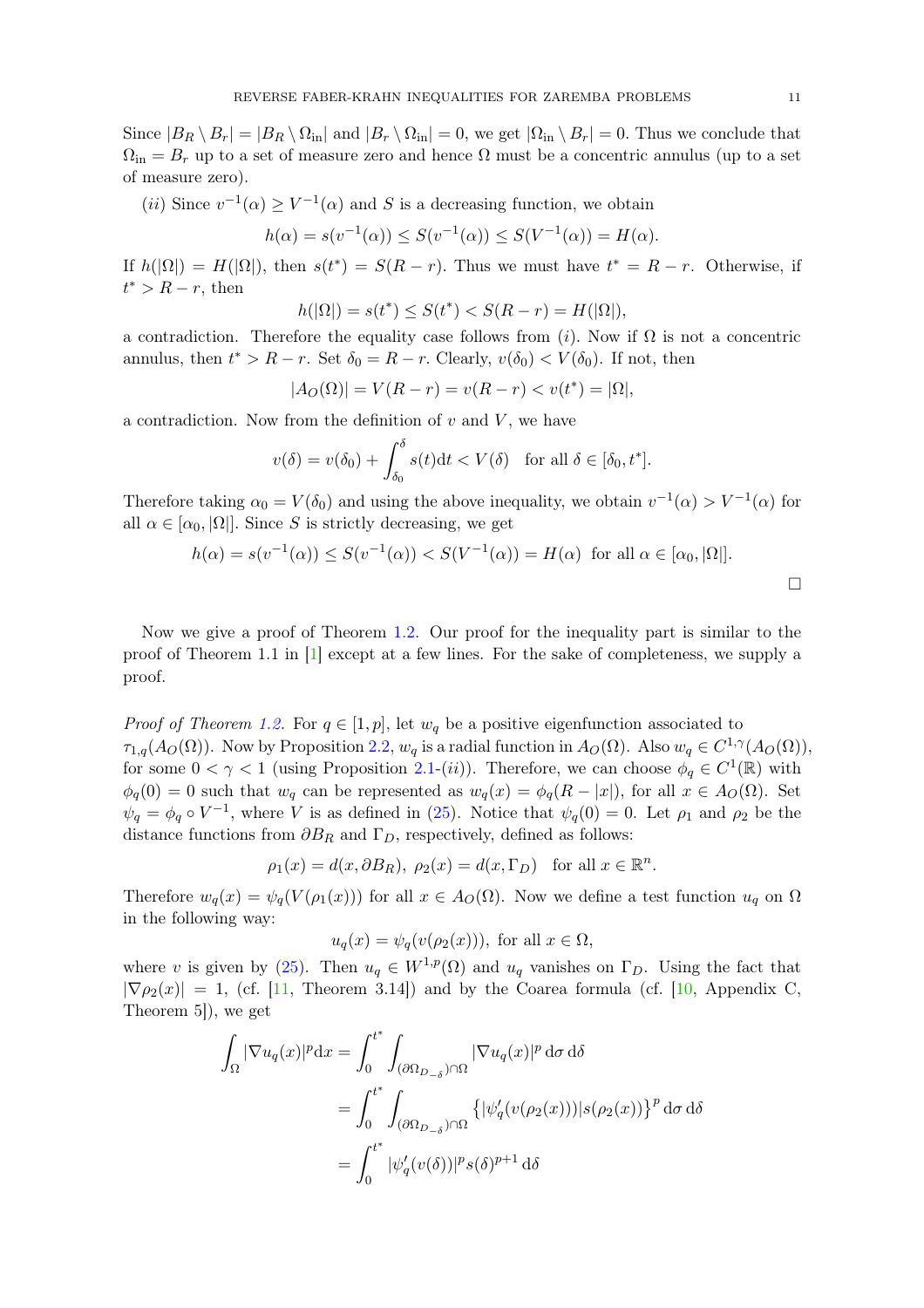<span id="page-11-7"></span>Now make a change of variable  $\alpha = v(\delta)$  in the above expression to get

<span id="page-11-1"></span>
$$
\int_{\Omega} |\nabla u_q(x)|^p dx = \int_0^{|\Omega|} |\psi'_q(\alpha)|^p h(\alpha)^p d\alpha.
$$
 (26)

In a similar manner, we obtain

<span id="page-11-2"></span>
$$
\int_{A_O(\Omega)} |\nabla w_q(x)|^p \, dx = \int_0^{|A_O(\Omega)|} |\psi'_q(\alpha)|^p H(\alpha)^p \, d\alpha \tag{27}
$$

Therefore, Lemma  $4.2-(ii)$  $4.2-(ii)$ , along with  $(26)$  and  $(27)$ , yields

<span id="page-11-3"></span>
$$
\int_{\Omega} |\nabla u_q(x)|^p \, dx \le \int_{A_O(\Omega)} |\nabla w_q(x)|^p \, dx \tag{28}
$$

Now by performing similar computations, we get

<span id="page-11-4"></span>
$$
\int_{\Omega} |u_q(x)|^q dx = \int_0^{|\Omega|} |\psi_q(\alpha)|^q d\alpha = \int_0^{|A_O(\Omega)|} |\psi_q(\alpha)|^q d\alpha = \int_{A_O(\Omega)} |w_q(x)|^q dx \tag{29}
$$

Now using [\(28\)](#page-11-3) and [\(29\)](#page-11-4) in the variational characterization [\(5\)](#page-1-3) of  $\tau_{1,q}$ , we conclude that

$$
\tau_{1,q}(\Omega) \le \tau_{1,q}(A_O(\Omega)).
$$

If  $\tau_{1,q}(\Omega) = \tau_{1,q}(A_O(\Omega))$ , then we have the equality in [\(28\)](#page-11-3) and hence from [\(26\)](#page-11-1) and [\(27\)](#page-11-2), we conclude that  $h(\alpha) = H(\alpha)$  for all  $\alpha \in [0, |\Omega|]$ . Thus by Lemma [4.2-](#page-9-2)(*ii*),  $\Omega = A_O(\Omega)$  up to a set of measure zero. Now we claim that

$$
\Omega \subset A_O(\Omega).
$$

If not, then  $\Omega \cap A_O(\Omega)^c \neq \emptyset$ . Therefore, we can find  $y \in \Omega \cap \overline{A_O(\Omega)}^c$ . Hence  $|\Omega \cap A_O(\Omega)^c| > 0$ , a contradiction to the fact that  $\Omega = A_O(\Omega)$  up to a set of measure zero. Since  $\tau_{1,q}(\Omega)$  $\tau_{1,q}(A_O(\Omega))$  and  $\Omega \subset A_O(\Omega)$ , we get  $cap(A_O(\Omega) \setminus \Omega) = 0$  (cf. [\[15,](#page-15-21) Theorem 2.43]). Thus

 $\Omega = A_O(\Omega)$  up to a set of capacity zero.

<span id="page-11-0"></span>Conversely, if  $\Omega = A_O(\Omega)$  up to a set of capacity zero, then  $\tau_{1,q}(\Omega) = \tau_{1,q}(A_O(\Omega))$ . This completes the proof.  $\Box$ 

# 5. Inner Dirichlet problem

In this section, we prove Theorem [1.6.](#page-4-2) Let  $\Omega$  be as stated in [\(4\)](#page-1-2) with  $\Omega_D = \Omega_{\text{in}}$  and  $\widetilde{A}_I(\Omega) = B_R \setminus \overline{B_r}$  is the concentric annulus with the same volume as  $\Omega$  and  $W_{n-1}(\Omega_D) =$  $W_{n-1}(B_r)$ .

Let us define

$$
\delta_* = \sup \{ \delta > 0 : P(\Omega_{D_{\delta}} \cap \Omega) > 0 \}, \ s(\delta) = P(\Omega_{D_{\delta}} \cap \Omega), \text{ for } \delta \in (0, \delta_*],
$$
  
and 
$$
S(\delta) = P(B_{r_{\delta}}), \text{ for } \delta \in (0, R - r].
$$

Remark 5.1. By applying Corollary [3.4,](#page-8-1) we have

<span id="page-11-5"></span>
$$
s(\delta) \le P(\Omega_{D_{\delta}}) \le P(B_{r_{\delta}}) = S(\delta), \text{ for all } \delta \in [0, R - r].
$$
 (30)

However, in [\[1,](#page-14-3) Section 2.2], authors obtained the above inequality easily by assuming that  $\Omega_D$  is a ball.

For  $p \in (1,\infty)$ , consider the parametrizations t and T, similar to Hersch [\[18\]](#page-15-11) for  $p = 2$ and [\[1\]](#page-14-3) for  $p \neq 2$ , as below

<span id="page-11-6"></span>
$$
t(\delta) = \int_0^{\delta} \frac{1}{s(\rho)^{p'-1}} d\rho, \quad T(\delta) = \int_0^{\delta} \frac{1}{S(\rho)^{p'-1}} d\rho,
$$
 (31)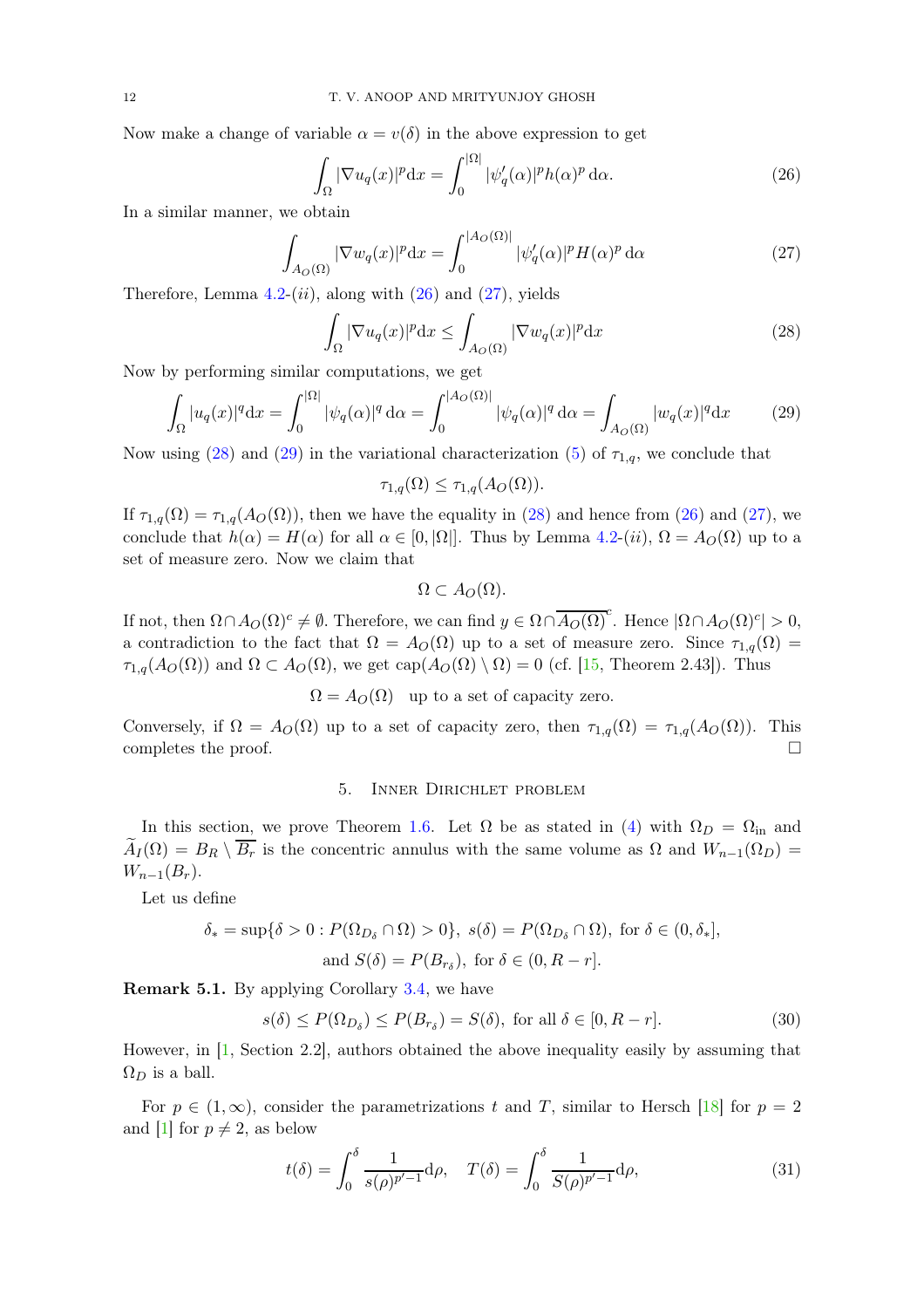<span id="page-12-1"></span>where  $p' = \frac{p}{n}$  $\frac{p}{p-1}$  is the holder conjugate of p. Let  $t_* = t(\delta_*)$  and  $T_{\#} = T(R - r)$ . Define  $g(\alpha) = s(t^{-1}(\alpha)), \text{ for } \alpha \in [0, t_*] \text{ and } G(\alpha) = S(T^{-1}(\alpha)), \text{ for } \alpha \in [0, T_*].$ 

Next, we state a technical lemma without proof that will be used to prove the main results. This lemma was proved in [\[1,](#page-14-3) Lemma 2.7] for the case when  $\Omega_D$  is a ball. The similar proof can be carried out for  $\Omega_D$  convex also with the help of [\(30\)](#page-11-5).

<span id="page-12-0"></span>**Lemma 5.2.** Let  $\Omega$  and  $\tilde{A}_I(\Omega)$  be as stated in [\(4\)](#page-1-2) and [\(16\)](#page-4-1), respectively, with  $\Omega_D$  convex. *Then we have the following:*

- *(i)*  $R r \leq \delta_*$  *and*  $T_{\#} \leq t_*$ *. If*  $R r = \delta_*$  *or*  $T_{\#} = t_*$ *, then*  $\Omega$  *is a concentric annulus (up to a set of measure zero).*
- *(ii)*  $g(\alpha) \leq G(\alpha)$ , for all  $\alpha \in [0, T_{\#}]$  *and equality happens if and only if*  $\Omega$  *is a concentric annulus (up to a set of measure zero). Furthermore, if* Ω *is not a concentric annulus, then*  $g(\alpha) < G(\alpha)$  *on*  $(\alpha', T_{\#}],$  *for some*  $\alpha' \in [0, T_{\#}].$

$$
(iii) \int_0^{t_*} g(\alpha)^{p'} d\alpha = \int_0^{T_{\#}} G(\alpha)^{p'} d\alpha = |\Omega|.
$$

Now we give a proof of Theorem [1.6.](#page-4-2) We use the ideas of the proof of  $[1,$  Theorem 1.2]. For the sake of completeness, we prove it here.

*Proof of Theorem [1.6.](#page-4-2)* Let  $q \in [1, p]$  and  $v_q$  be a positive eigenfunction corresonding to  $\tau_{1,q}(A_I(\Omega))$ . Then  $v_q$  is radially symmetric and radially increasing in the concentric annular region  $A_I(\Omega)$  (by Proposition [2.2\)](#page-6-1). Let  $\rho_1$  and  $\rho_2$  be the distance functions from  $\partial B_r$ and  $\Gamma_D$ , respectively, defined as below

$$
\rho_1(x) = d(x, \partial B_r), \ \rho_2(x) = d(x, \Gamma_D)
$$
 for all  $x \in \mathbb{R}^n$ .

Now we can choose a  $C^1$  function  $\phi_q$  on R such that  $\phi_q(0) = 0$  and  $v_q$  can be expressed as follows:

$$
v_q(x) = \phi_q(|x| - r) = \phi_q(\rho_1(x)) = (\phi_q \circ T^{-1})(T(\rho_1(x))) = \psi_q(T(\rho_1(x))),
$$

where T is as stated in [\(31\)](#page-11-6) and  $\psi_q := \phi_q \circ T^{-1}$ . Since  $v_q$  is radially increasing in  $\tilde{A}_I(\Omega)$ , the maximum of  $v_q$  will be on the outer boundary  $\partial B_R$ . Therefore,  $\psi_q(T_\#)=\max_{[0,T]\#[} \psi_q$ . Now we define a test function on  $\Omega$  in the following way. Define

$$
u_q(x) = \begin{cases} \psi_q(t(\rho_2(x))), & \text{if } t(\rho_2(x)) \in [0, T_{\#}], \\ \psi_q(T_{\#}), & \text{if } t(\rho_2(x)) \in (T_{\#}, t_*], \end{cases}
$$

where t is as defined in [\(31\)](#page-11-6). Observe that  $u_q \in W^{1,p}(\Omega)$  and  $u_q$  vanishes on  $\Gamma_D$ . Also  $\nabla u_q(x) = 0$ , if  $t(\rho_2(x)) \in (T_*, t_*]$ . Therefore, using the fact that  $|\nabla \rho_2(x)| = 1, \forall x \in \Omega$  and by the Coarea formula, we get

$$
\int_{\Omega} |\nabla u_q(x)|^p dx = \int_0^{t^{-1}(T_{\#})} \int_{(\partial \Omega_{D_{\delta}}) \cap \Omega} |\nabla u_q(t(\rho_2(x)))|^p d\sigma d\delta
$$
  
= 
$$
\int_0^{t^{-1}(T_{\#})} \frac{|\psi'_q(t(\delta))|^p}{s(\delta)^{p'-1}} d\delta
$$
  
= 
$$
\int_0^{T_{\#}} |\psi'_q(\alpha)|^p d\alpha
$$
, (by a change of variable  $t(\delta) = \alpha$ ).

Hence

$$
\int_{\Omega} |\nabla u_q(x)|^p \mathrm{d}x = \int_0^{T_{\#}} |\psi'_q(\alpha)|^p \mathrm{d}\alpha.
$$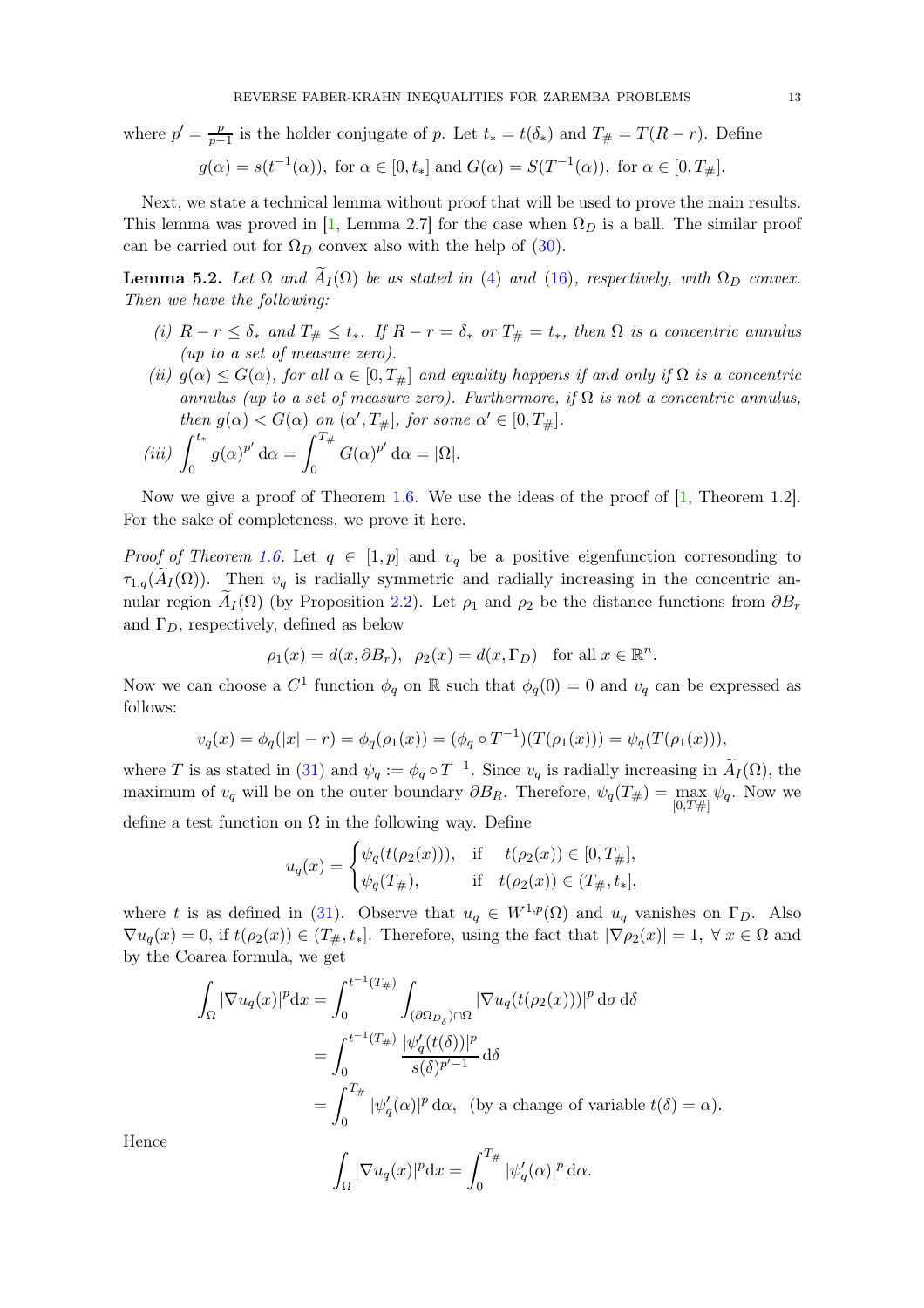Similarly, we have 
$$
\int_{\tilde{A}_I(\Omega)} |\nabla v_q(x)|^p dx = \int_0^{T_{\#}} |\psi'_q(\alpha)|^p d\alpha.
$$
 Thus,
$$
\int_{\Omega} |\nabla u_q(x)|^p dx = \int_{\tilde{A}_I(\Omega)} |\nabla v_q(x)|^p dx.
$$
 (32)

Also using the definition of  $u_q$ , we obtain

<span id="page-13-1"></span>
$$
\int_{\Omega} |u_q(x)|^q dx = \int_0^{t_*} |\psi_q(\alpha)|^q g(\alpha)^{p'} d\alpha
$$
  
= 
$$
\int_0^{T_{\#}} |\psi_q(\alpha)|^q g(\alpha)^{p'} d\alpha + |\psi_q(T_{\#})|^q \int_{T_{\#}}^{t_*} g(\alpha)^{p'} d\alpha
$$

and

$$
\int_{\widetilde{A}_I(\Omega)} |v_q(x)|^q \mathrm{d}x = \int_0^{T_{\#}} |\psi_q(\alpha)|^q G(\alpha)^{p'} \mathrm{d}\alpha.
$$

Therefore, by Lemma [5.2-](#page-12-0)(*ii*) and using the fact that  $\psi(T_{\#}) \geq \psi(\alpha)$ ,  $\forall \alpha \in [0, T_{\#}]$ , we have

$$
\int_{\widetilde{A}_I(\Omega)} |v_q(x)|^q dx - \int_{\Omega} |u_q(x)|^q dx \le |\psi_q(T_{\#})|^q \left\{ \int_0^{T_{\#}} (G(\alpha)^{p'} - g(\alpha)^{p'}) d\alpha - \int_{T_{\#}}^{t_*} g(\alpha)^{p'} d\alpha \right\}
$$
  
 $\le 0.$ 

Thus

<span id="page-13-2"></span>
$$
\int_{\widetilde{A}_I(\Omega)} |v_q(x)|^q \mathrm{d}x \le \int_{\Omega} |u_q(x)|^q \mathrm{d}x. \tag{33}
$$

Hence the conclusion follows using [\(32\)](#page-13-1) and [\(33\)](#page-13-2) in variational characterization [\(5\)](#page-1-3) of  $\tau_{1,q}$ . The equality case follows using similar arguments as in the proof of Theorem [1.2.](#page-3-4) This concludes the proof.  $\Box$ 

## 6. Some remarks and open problems

<span id="page-13-0"></span>Torsional rigidity: The arguments used in this article can be adapted to study the torsion problem on multiply-connected domains with mixed boundary conditions. Let  $\Omega$ ,  $A_O(\Omega)$  and  $A_I(\Omega)$  be as stated in [\(4\)](#page-1-2), ([A1](#page-2-4)), and [\(16\)](#page-4-1), respectively. For  $p \in (1,\infty)$ , consider the following problem:

<span id="page-13-3"></span>
$$
-\Delta_p u = 1 \quad \text{in} \quad \Omega,
$$
  
\n
$$
u = 0 \quad \text{on} \quad \Gamma_D,
$$
  
\n
$$
\frac{\partial u}{\partial \eta} = 0 \quad \text{on} \quad \partial \Omega \setminus \Gamma_D.
$$
  
\n
$$
(T)
$$

Now the variational characterization of p-torsional rigidity  $T(\Omega)$  of  $(T)$  is given by

$$
\frac{1}{T(\Omega)} = \inf \left\{ \frac{\int_{\Omega} |\nabla u|^p dx}{\left(\int_{\Omega} |u| dx\right)^p} : u \in W_{\Gamma_D}^{1,p}(\Omega) \setminus \{0\} \right\}.
$$
\n(34)

Then using a similar test function as in the proof of Theorem [1.2](#page-3-4) and Theorem [1.6](#page-4-2) respectively, we can establish the following results.

**Theorem 6.1.** Let  $\Omega$  and  $A_O(\Omega)$  be as in Theorem [1.2.](#page-3-4) Assume that  $\Omega_D = \Omega_{\text{out}}$  and  $\Omega_D$  is *convex. Then*  $T(A_O(\Omega)) \leq T(\Omega)$  *and the equality holds only if*  $\Omega = A_O(\Omega)$  *(up to a set of capacity zero and a translation).*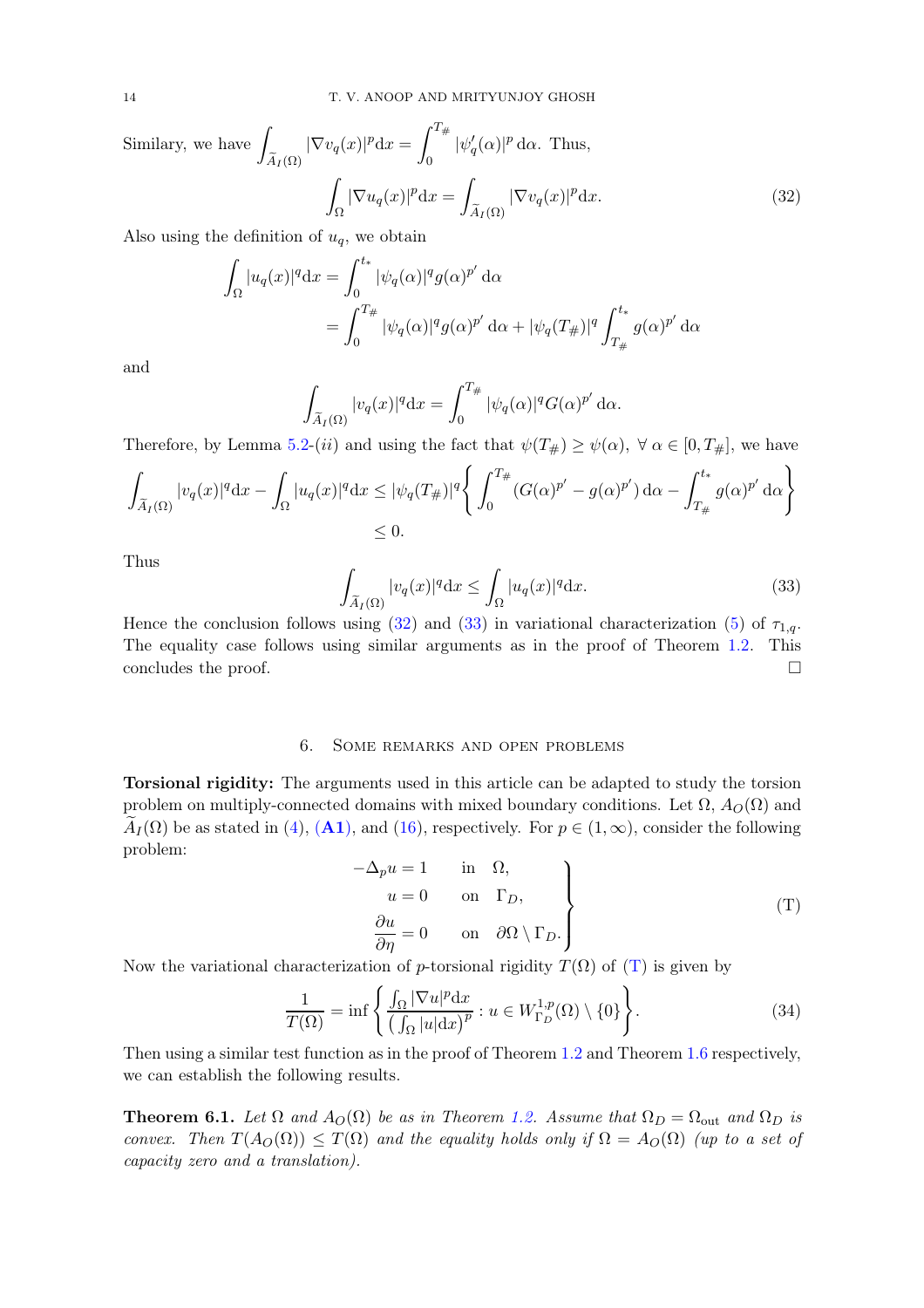**Theorem 6.2.** Let  $\Omega$  and  $\widetilde{A}_I(\Omega)$  be as in Theorem [1.6.](#page-4-2) Assume that  $\Omega_D = \Omega_{\text{in}}$  and  $\Omega_D$  is *convex.* Then  $T(\widetilde{A}_I(\Omega)) \leq T(\Omega)$  and the equality holds only if  $\Omega = \widetilde{A}_I(\Omega)$  (up to a set of *capacity zero and a translation).*

Open problems: Now we state a few open problems related to Sz. Nagy's inequalities and the reverse Faber-Krahn inequalities discussed here.

- (i) *Sz. Nagy's inequality for non-convex domains*: We have extended Sz. Nagy's inequalities [\(8\)](#page-2-1) and [\(11\)](#page-3-1) to higher dimensions (Proposition [1.1](#page-2-3) and Corollary [3.4,](#page-8-1) respectively) for convex domains. The analogue of these results for the non-convex domains in higher dimensions are not known.
- (ii) Let  $p^* = \frac{np}{n-p}$  $\frac{np}{n-p}$  and  $q \in (p, p^*)$ . By the compactness of the Sobolev embedding  $W^{1,p}_{\Gamma_p}$  $L^{1,p}(\Omega) \hookrightarrow L^q(\Omega)$ ,  $\tau_{1,q}(\Omega)$  is attained for some  $u \in W^{1,p}_{\Gamma_D}$  $\Gamma_D^{1,p}(\Omega)$ . However, as we pointed out in Remark [2.3,](#page-6-5) u need not be radial on an arbitrary concentric annular region. Therefore, our method of proof is not applicable for  $q \in (p, p^*)$  and the analogue of Theorem [1.2](#page-3-4) and [1.6](#page-4-2) seems to be a challenging open problem in these cases.
- (iii) We give an analogue of Hersch's result [\(9\)](#page-3-0) in higher dimensions using the Sz. Nagy's type inequality (Corollary [3.4\)](#page-8-1) for outer parallel sets with quermassintegral constraint. The extension of [\(9\)](#page-3-0) to higher dimensions with respect to the perimeter or any other quermassintegral constraint on the Dirichlet boundary is entirely open.
- (iv) Though Sz. Nagy's inequality fails (see Theorem [1.4\)](#page-3-5) with the perimeter constraints, the reverse Faber-Krahn inequality [\(9\)](#page-3-0) for the inner Dirichlet problem still holds for a certain convex domain in higher dimensions. We provide a numerical example using COMSOLE MULTIPHYSICS (Version 4.3).

Let

$$
\Omega_{\text{out}} = \{ (x, y, z) \in \mathbb{R}^3 : |x| < 0.5, |y| < 0.75, |z| < 1 \},
$$
\n
$$
\Omega_{\text{in}} = \{ (x, y, z) \in \mathbb{R}^3 : |x| < 0.4, |y| < 0.65, |z| < 0.9 \}.
$$

Suppose  $\Omega = \Omega_{\text{out}} \setminus \overline{\Omega_{\text{in}}}$  and  $\Omega_D = \Omega_{\text{in}}$ . Let  $A_I(\Omega) = B_R \setminus \overline{B_r}$  be the concentric annular region such that  $|A_I(\Omega)| = |\Omega|$  and  $P(B_r) = P(\Omega_D)$ . Then the following reverse Faber-Krahn inequality holds (approximately)

$$
\tau_{1,2}(\Omega) \approx 0.23429 < 0.87586 \approx \tau_{1,2}(A_I(\Omega)).
$$

However, Sz. Nagy's inequality for the outer parallel sets of  $\Omega_D$  fails with the perimeter constraint (see Theorem [1.4\)](#page-3-5). Thus a different approach for proving the reverse Faber-Krahn inequality that applies to this kind of domain can be explored.

### **REFERENCES**

- <span id="page-14-3"></span>[1] T. V. Anoop and K. Ashok Kumar. On reverse Faber-Krahn inequalities. J. Math. Anal. Appl., 485(1):123766, 20, 2020. [doi:10.1016/j.jmaa.2019.123766](https://doi.org/10.1016/j.jmaa.2019.123766). [3,](#page-2-6) [4,](#page-3-6) [5,](#page-4-4) [6,](#page-5-4) [7,](#page-6-6) [10,](#page-9-3) [11,](#page-10-0) [12,](#page-11-7) [13](#page-12-1)
- <span id="page-14-2"></span>[2] T. V. Anoop, V. Bobkov, and S. Sasi. On the strict monotonicity of the first eigenvalue of the p-Laplacian on annuli. Trans. Amer. Math. Soc., 370(10):7181–7199, 2018. [doi:10.1090/tran/7241](https://doi.org/10.1090/tran/7241). [2](#page-1-4)
- <span id="page-14-1"></span>[3] V. Bobkov and S. Kolonitskii. On qualitative properties of solutions for elliptic problems with the p-Laplacian through domain perturbations. Comm. Partial Differential Equations, 45(3):230–252, 2020. [doi:10.1080/03605302.2019.1670674](https://doi.org/10.1080/03605302.2019.1670674). [2](#page-1-4)
- <span id="page-14-4"></span>[4] B. Brandolini, C. Nitsch, and C. Trombetti. An upper bound for nonlinear eigenvalues on convex domains by means of the isoperimetric deficit. Arch. Math. (Basel), 94(4):391–400, 2010. [doi:10.1007/s00013-010-0102-8](https://doi.org/10.1007/s00013-010-0102-8). [7](#page-6-6)
- <span id="page-14-0"></span>[5] D. Bucur and A. Giacomini. Faber-Krahn inequalities for the Robin-Laplacian: a free discontinuity approach. Arch. Ration. Mech. Anal., 218(2):757–824, 2015. [doi:10.1007/s00205-015-0872-z](https://doi.org/10.1007/s00205-015-0872-z). [2](#page-1-4)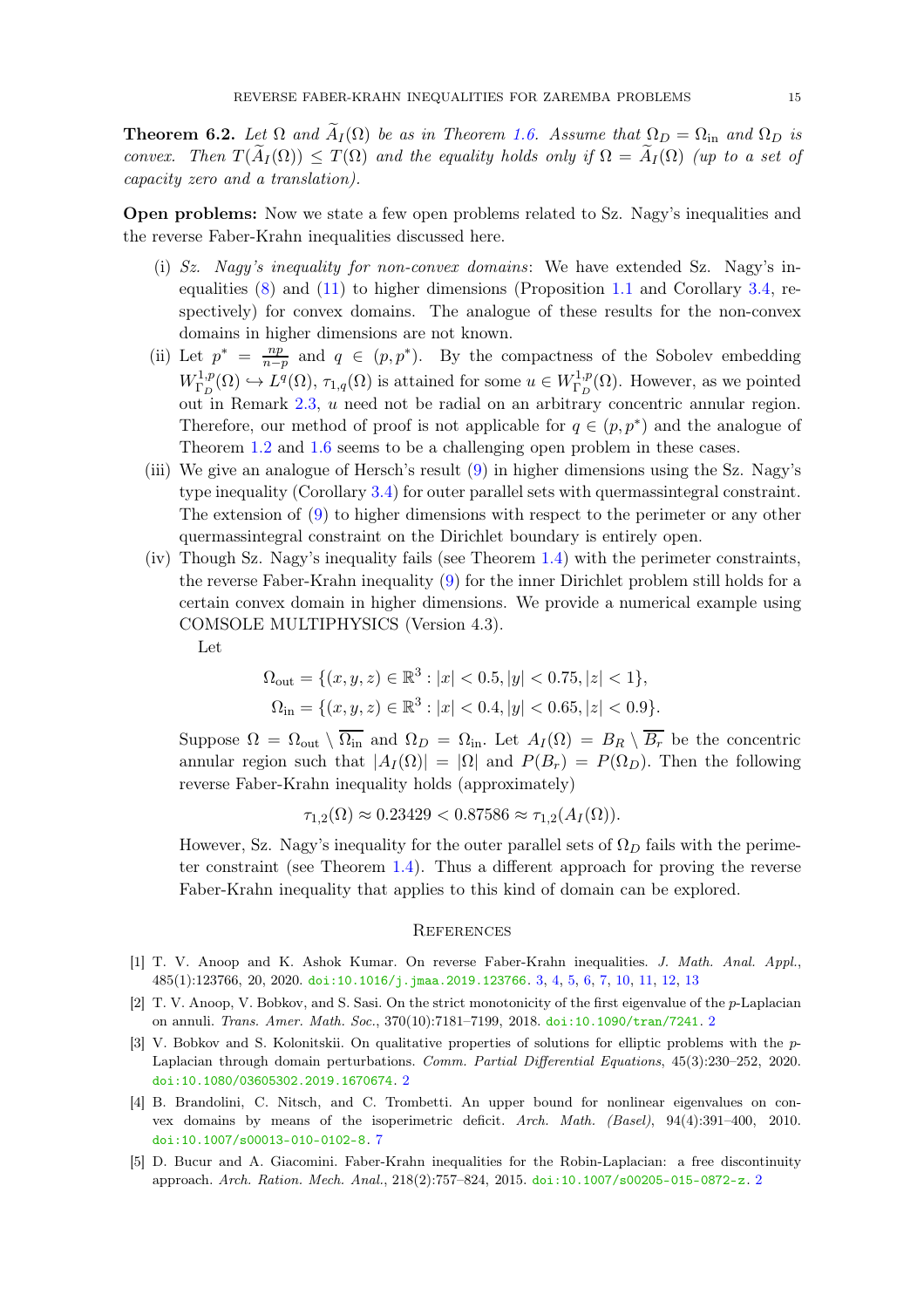- <span id="page-15-13"></span>[6] Y. D. Burago and V. A. Zalgaller. Geometric inequalities, volume 285 of Grundlehren der Mathematischen Wissenschaften [Fundamental Principles of Mathematical Sciences]. Springer-Verlag, Berlin, 1988. Translated from the Russian by A. B. Sosinskiï, Springer Series in Soviet Mathematics. [doi:10.1007/978-3-662-07441-1](https://doi.org/10.1007/978-3-662-07441-1). [5](#page-4-4)
- <span id="page-15-6"></span>[7] A. M. H. Chorwadwala and M. Ghosh. Optimal shapes for the first Dirichlet eigenvalue of the p-Laplacian and dihedral symmetry. J. Math. Anal. Appl., 508(2):Paper No. 125901, 18, 2022. [doi:10.1016/j.jmaa.2021.125901](https://doi.org/10.1016/j.jmaa.2021.125901). [2](#page-1-4)
- <span id="page-15-14"></span><span id="page-15-3"></span>[8] D. Daners and J. Kennedy. Uniqueness in the Faber-Krahn inequality for Robin problems. SIAM J. Math. Anal., 39(4):1191–1207, 2007/08. [doi:10.1137/060675629](https://doi.org/10.1137/060675629). [1](#page-0-0)
- [9] F. Della Pietra and G. Piscitelli. An optimal bound for nonlinear eigenvalues and torsional rigidity on domains with holes. *Milan J. Math.*, 88(2):373-384, 2020. [doi:10.1007/s00032-020-00320-9](https://doi.org/10.1007/s00032-020-00320-9). [5](#page-4-4)
- <span id="page-15-20"></span><span id="page-15-19"></span>[10] L. C. Evans. Partial differential equations, volume 19 of Graduate Studies in Mathematics. American Mathematical Society, Providence, RI, second edition, 2010. [doi:10.1090/gsm/019](https://doi.org/10.1090/gsm/019). [11](#page-10-0)
- [11] L. C. Evans and R. F. Gariepy. *Measure theory and fine properties of functions*. Textbooks in Mathematics. CRC Press, Boca Raton, FL, revised edition, 2015. [11](#page-10-0)
- <span id="page-15-0"></span>[12] G. Faber. Beweis, dass unter allen homogenen Membranen von gleicher Fläche und gleicher Spannung die kreisförmige den tiefsten Grundton gibt. Verlagd. Bayer. Akad. d. Wiss., 1923. [1](#page-0-0)
- <span id="page-15-15"></span>[13] J. P. García Azorero and I. Peral Alonso. Existence and nonuniqueness for the p-Laplacian: nonlinear eigenvalues. Comm. Partial Differential Equations, 12(12):1389–1430, 1987. [doi:10.1080/03605308708820534](https://doi.org/10.1080/03605308708820534). [6](#page-5-4)
- <span id="page-15-12"></span>[14] A. Gray. Tubes, volume 221 of Progress in Mathematics. Birkhäuser Verlag, Basel, second edition, 2004. With a preface by Vicente Miquel. [doi:10.1007/978-3-0348-7966-8](https://doi.org/10.1007/978-3-0348-7966-8). [4,](#page-3-6) [9](#page-8-4)
- <span id="page-15-21"></span>[15] J. Heinonen, T. Kilpeläinen, and O. Martio. Nonlinear potential theory of degenerate elliptic equations. Dover Publications, Inc., Mineola, NY, 2006. Unabridged republication of the 1993 original. [12](#page-11-7)
- <span id="page-15-9"></span>[16] A. Henrot. Shape optimization and spectral theory. De Gruyter, Berlin, Boston, 13 Apr. 2021. URL: <https://www.degruyter.com/view/title/530007>, [doi:https://doi.org/10.1515/9783110550887](https://doi.org/https://doi.org/10.1515/9783110550887). [2](#page-1-4)
- <span id="page-15-11"></span><span id="page-15-5"></span>[17] A. Henrot. Extremum problems for eigenvalues of elliptic operators. Frontiers in Mathematics. Birkhäuser Verlag, Basel, 2006. [2](#page-1-4)
- [18] J. Hersch. The method of interior parallels applied to polygonal or multiply connected membranes. Pacific J. Math., 13:1229–1238, 1963. URL: <http://projecteuclid.org/euclid.pjm/1103034558>. [3,](#page-2-6) [4,](#page-3-6) [5,](#page-4-4) [12](#page-11-7)
- <span id="page-15-7"></span>[19] B. Kawohl. Symmetry results for functions yielding best constants in Sobolev-type inequalities. Discrete Contin. Dynam. Systems, 6(3):683–690, 2000. [doi:10.3934/dcds.2000.6.683](https://doi.org/10.3934/dcds.2000.6.683). [2](#page-1-4)
- <span id="page-15-16"></span>[20] B. Kawohl, M. Lucia, and S. Prashanth. Simplicity of the principal eigenvalue for indefinite quasilinear problems. Advances in Differential Equations,  $12(4):407 - 434$ , 2007. [6](#page-5-4)
- <span id="page-15-18"></span>[21] S. Kesavan. Symmetrization & applications, volume 3 of Series in Analysis. World Scientific Publishing Co. Pte. Ltd., Hackensack, NJ, 2006. [doi:10.1142/9789812773937](https://doi.org/10.1142/9789812773937). [7](#page-6-6)
- <span id="page-15-4"></span>[22] E. T. Kornhauser and I. Stakgold. A variational theorem for  $\nabla^2 u + \lambda u = 0$  and its applications. J. Math. Physics, 31:45–54, 1952. [doi:10.1002/sapm195231145](https://doi.org/10.1002/sapm195231145). [2](#page-1-4)
- <span id="page-15-2"></span><span id="page-15-1"></span>[23] E. Krahn. Über eine von Rayleigh formulierte Minimaleigenschaft des Kreises. Math. Ann., 94(1):97–100, 1925. [doi:10.1007/BF01208645](https://doi.org/10.1007/BF01208645). [1](#page-0-0)
- [24] E. Krahn. Über minimaleigenschaften der Kugel in drei und mehr Dimensionen,. Acta Comm. Univ. Tartu (Dorpat), A9:1–44, 1926. [1](#page-0-0)
- <span id="page-15-17"></span>[25] G. M. Lieberman. Boundary regularity for solutions of degenerate elliptic equations. Nonlinear Anal., 12(11):1203–1219, 1988. [doi:10.1016/0362-546X\(88\)90053-3](https://doi.org/10.1016/0362-546X(88)90053-3). [6](#page-5-4)
- <span id="page-15-10"></span>[26] E. Makai. On the principal frequency of a convex membrane and related problems. Czechoslovak Mathematical Journal, 09(1):66–70, 1959. URL: <http://eudml.org/doc/11967>. [3](#page-2-6)
- <span id="page-15-8"></span>[27] A. I. Nazarov. The one-dimensional character of an extremum point of the Friedrichs inequality in spherical and plane layers. J. Math. Sci. (New York), 102(5):4473-4486, 2000. Function theory and applications. [doi:10.1007/BF02672901](https://doi.org/10.1007/BF02672901). [2,](#page-1-4) [7](#page-6-6)